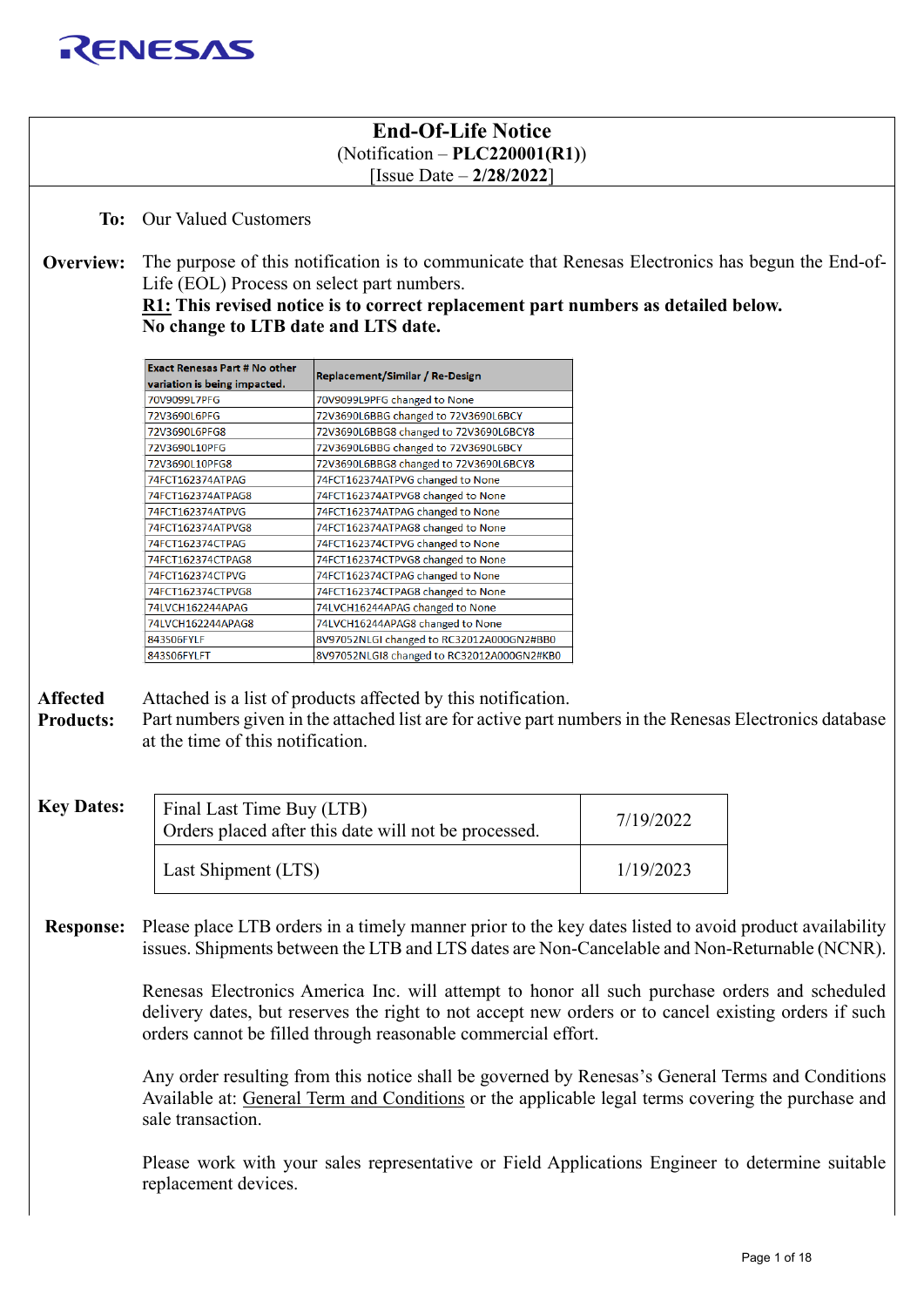

Please contact your local sales representative for any questions or comments.

Thank you for your attention.

Sincerely, Renesas Electronics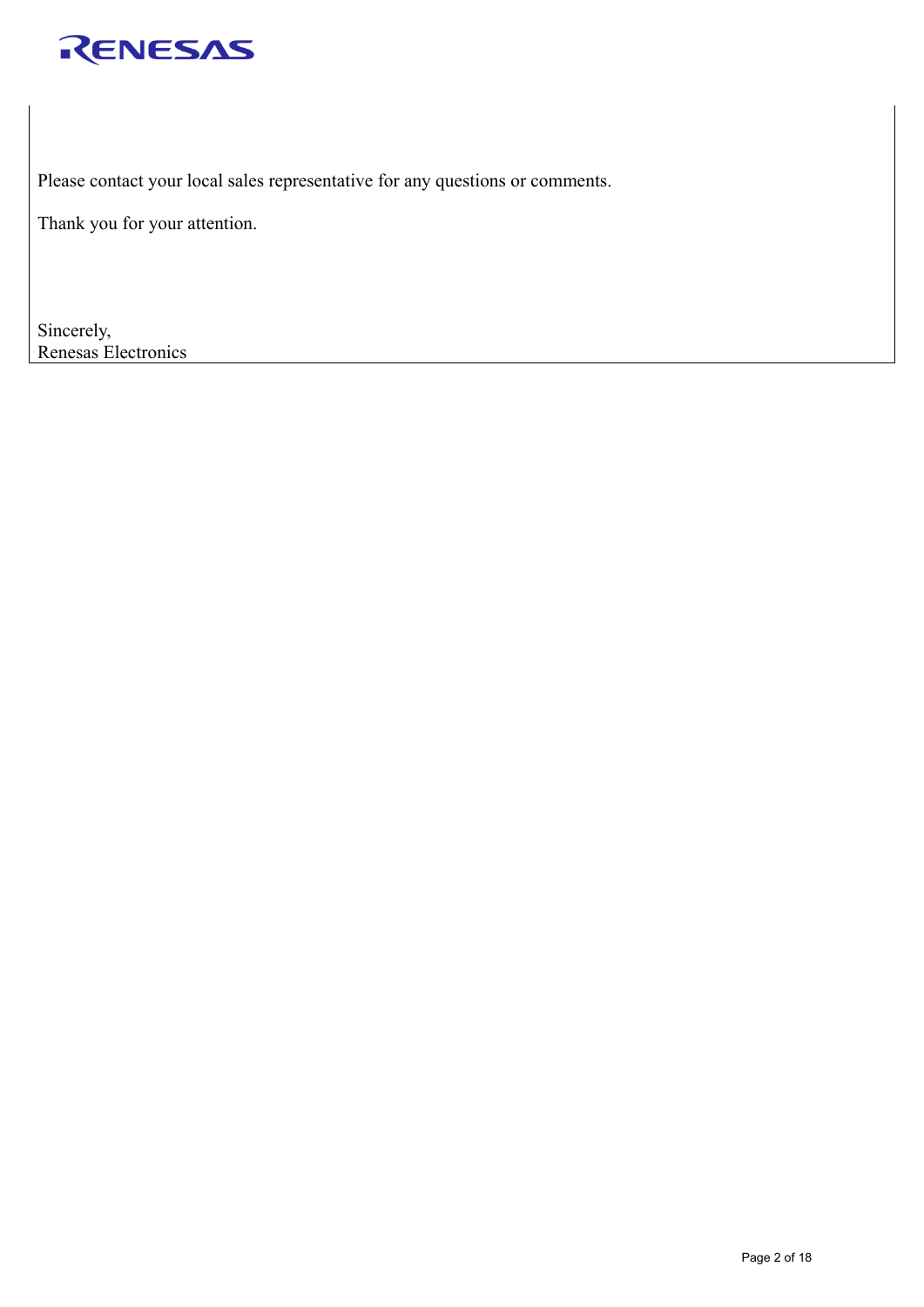| <b>Exact Renesas Part # No</b> |                          |                      |                     |                                 |
|--------------------------------|--------------------------|----------------------|---------------------|---------------------------------|
| other variation is being       | <b>Notice Issue Date</b> | LTB / Withdrawn Date | LTS / Obsolete Date | Replacement/Similar / Re-Design |
| impacted.                      |                          |                      |                     |                                 |
| 1337AGCSRGI                    | 2/28/2022                | 7/19/2022            | 1/19/2023           | 1337AGDVGI                      |
| 1337AGCSRGI8                   | 2/28/2022                | 7/19/2022            | 1/19/2023           | 1337AGDVGI8                     |
| 1337BCSRGI                     | 2/28/2022                | 7/19/2022            | 1/19/2023           | 1337AGDVGI                      |
| 1337BCSRGI8                    | 2/28/2022                | 7/19/2022            | 1/19/2023           | 1337AGDVGI8                     |
| 1338-18DCGI                    | 2/28/2022                | 7/19/2022            | 1/19/2023           | ISL12008IB8Z                    |
| 1338-18DCGI8                   | 2/28/2022                | 7/19/2022            | 1/19/2023           | ISL12008IB8Z-T                  |
| 1339AC-2SRGI                   | 2/28/2022                | 7/19/2022            | 1/19/2023           | 1339-31DVGI                     |
| 1339AC-2SRGI8                  | 2/28/2022                | 7/19/2022            | 1/19/2023           | 1339-31DVGI8                    |
| 1339AC-31CSRGI                 | 2/28/2022                | 7/19/2022            | 1/19/2023           | 1339-31DVGI                     |
| 1339AC-31CSRGI8                | 2/28/2022                | 7/19/2022            | 1/19/2023           | 1339-31DVGI8                    |
| 1339AC-31SRGI                  | 2/28/2022                | 7/19/2022            | 1/19/2023           | 1339-31DVGI                     |
| 1339AC-31SRGI8                 | 2/28/2022                | 7/19/2022            | 1/19/2023           | 1339-31DVGI8                    |
| 1339BC-31SRGI                  | 2/28/2022                | 7/19/2022            | 1/19/2023           | 1339-31DVGI                     |
| 1339BC-31SRGI8                 | 2/28/2022                | 7/19/2022            | 1/19/2023           | 1339-31DVGI8                    |
| 2305M-1HLF                     | 2/28/2022                | 7/19/2022            | 1/19/2023           | None                            |
| 2305M-1HLFT                    | 2/28/2022                | 7/19/2022            | 1/19/2023           | None                            |
| 2305M-1LF                      | 2/28/2022                | 7/19/2022            | 1/19/2023           | 2305-1DCG                       |
| 2305M-1LFT                     | 2/28/2022                | 7/19/2022            | 1/19/2023           | 2305-1DCG8                      |
| 2305MI-1LF                     | 2/28/2022                | 7/19/2022            | 1/19/2023           | 2305-1DCG                       |
| 2305MI-1LFT                    | 2/28/2022                | 7/19/2022            | 1/19/2023           | 2305-1DCG8                      |
| 2308-1DCG                      | 2/28/2022                | 7/19/2022            | 1/19/2023           | 2308B-1HPGGI                    |
| 2308-1DCG8                     | 2/28/2022                | 7/19/2022            | 1/19/2023           | 2308B-1HPGGI8                   |
| 2308-1DCGI                     | 2/28/2022                | 7/19/2022            | 1/19/2023           | 2308B-1HPGGI                    |
| 2308-1DCGI8                    | 2/28/2022                | 7/19/2022            | 1/19/2023           | 2308B-1HPGGI8                   |
| 2308A-1DCG                     |                          | 7/19/2022            |                     | 2308B-1HPGGI                    |
|                                | 2/28/2022                |                      | 1/19/2023           |                                 |
| 2308A-1DCG8                    | 2/28/2022                | 7/19/2022            | 1/19/2023           | 2308B-1HPGGI8                   |
| 2308A-1DCGI                    | 2/28/2022                | 7/19/2022            | 1/19/2023           | 2308B-1HPGGI                    |
| 2308A-1DCGI8                   | 2/28/2022                | 7/19/2022            | 1/19/2023           | 2308B-1HPGGI8                   |
| 2308A-1HPGG                    | 2/28/2022                | 7/19/2022            | 1/19/2023           | 2308B-1HPGGI                    |
| 2308A-1HPGG8                   | 2/28/2022                | 7/19/2022            | 1/19/2023           | 2308B-1HPGGI8                   |
| 2308A-1HPGGI                   | 2/28/2022                | 7/19/2022            | 1/19/2023           | 2308B-1HPGGI                    |
| 2308A-1HPGGI8                  | 2/28/2022                | 7/19/2022            | 1/19/2023           | 2308B-1HPGGI8                   |
| 2308A-4DCGI                    | 2/28/2022                | 7/19/2022            | 1/19/2023           | 2308B-1HPGGI                    |
| 2308A-4DCGI8                   | 2/28/2022                | 7/19/2022            | 1/19/2023           | 2308B-1HPGGI8                   |
| 2308B-1DCG                     | 2/28/2022                | 7/19/2022            | 1/19/2023           | 2308B-1HPGGI                    |
| 2308B-1DCG8                    | 2/28/2022                | 7/19/2022            | 1/19/2023           | 2308B-1HPGGI8                   |
| 2308B-1DCGI                    | 2/28/2022                | 7/19/2022            | 1/19/2023           | 2308B-1HPGGI                    |
| 2308B-1DCGI8                   | 2/28/2022                | 7/19/2022            | 1/19/2023           | 2308B-1HPGGI8                   |
| 2308B-2DCGI                    | 2/28/2022                | 7/19/2022            | 1/19/2023           | 2308B-1HPGGI                    |
| 2308B-2DCGI8                   | 2/28/2022                | 7/19/2022            | 1/19/2023           | 2308B-1HPGGI8                   |
| 23S05T-1DCG                    | 2/28/2022                | 7/19/2022            | 1/19/2023           | 23S05E-1DCG                     |
| 23S05T-1DCG8                   | 2/28/2022                | 7/19/2022            | 1/19/2023           | 23S05E-1DCG8                    |
| 23S05T-1DCGI                   | 2/28/2022                | 7/19/2022            | 1/19/2023           | 23S05E-1DCG                     |
| 23S05T-1DCGI8                  | 2/28/2022                | 7/19/2022            | 1/19/2023           | 23S05E-1DCG8                    |
| 23S08-1DCG                     | 2/28/2022                | 7/19/2022            | 1/19/2023           | 2308B-1HPGGI                    |
| 23S08-1DCG8                    | 2/28/2022                | 7/19/2022            | 1/19/2023           | 2308B-1HPGGI8                   |
| 23S08-1DCGI                    | 2/28/2022                | 7/19/2022            | 1/19/2023           | None                            |
| 23S08-1DCGI8                   | 2/28/2022                | 7/19/2022            | 1/19/2023           | None                            |
| 23S08-1HDCGI                   | 2/28/2022                | 7/19/2022            | 1/19/2023           | 23S09-1HPGGI                    |
| 23S08-1HDCGI8                  | 2/28/2022                | 7/19/2022            | 1/19/2023           | 23S09-1HPGGI8                   |
| 23S09E-1HDCGI                  | 2/28/2022                | 7/19/2022            | 1/19/2023           | 23S09-1HPGGI                    |
| 23S09E-1HDCGI8                 | 2/28/2022                | 7/19/2022            | 1/19/2023           | 23S09-1HPGGI8                   |
| 23S09E-1HPGG                   | 2/28/2022                | 7/19/2022            | 1/19/2023           | 23S09-1HPGGI                    |
| 23S09E-1HPGG8                  | 2/28/2022                | 7/19/2022            | 1/19/2023           | 23S09-1HPGGI8                   |
| 23S09E-1HPGGI                  | 2/28/2022                | 7/19/2022            | 1/19/2023           | 23S09-1HPGGI                    |
| 23S09E-1HPGGI8                 | 2/28/2022                | 7/19/2022            | 1/19/2023           | 23S09-1HPGGI8                   |
| 251M-29LF                      | 2/28/2022                | 7/19/2022            | 1/19/2023           | 5P35021B-000NDGI                |
| 251M-29LFT                     | 2/28/2022                | 7/19/2022            | 1/19/2023           | 5P35021B-000NDGI8               |
| 252M-46LF                      | 2/28/2022                | 7/19/2022            | 1/19/2023           | 5P35021B-000NDGI                |
| 252M-46LFT                     | 2/28/2022                | 7/19/2022            | 1/19/2023           | 5P35021B-000NDGI8               |
| 280G-55LF                      | 2/28/2022                | 7/19/2022            | 1/19/2023           | 2308B-1HPGGI                    |
| 280G-55LFT                     | 2/28/2022                | 7/19/2022            | 1/19/2023           | 2308B-1HPGGI8                   |
| 441MI-13LF                     | 2/28/2022                | 7/19/2022            | 1/19/2023           | 5P35021B-000NDGI                |
| 441MI-13LFT                    | 2/28/2022                | 7/19/2022            | 1/19/2023           | 5P35021B-000NDGI8               |
| 49FCT3805ASOG                  | 2/28/2022                | 7/19/2022            | 1/19/2023           | 49FCT3805AQGI                   |
| 49FCT3805ASOG8                 | 2/28/2022                | 7/19/2022            | 1/19/2023           | 49FCT3805AQGI8                  |
| 49FCT3805ASOGI                 | 2/28/2022                | 7/19/2022            | 1/19/2023           | 49FCT3805AQGI                   |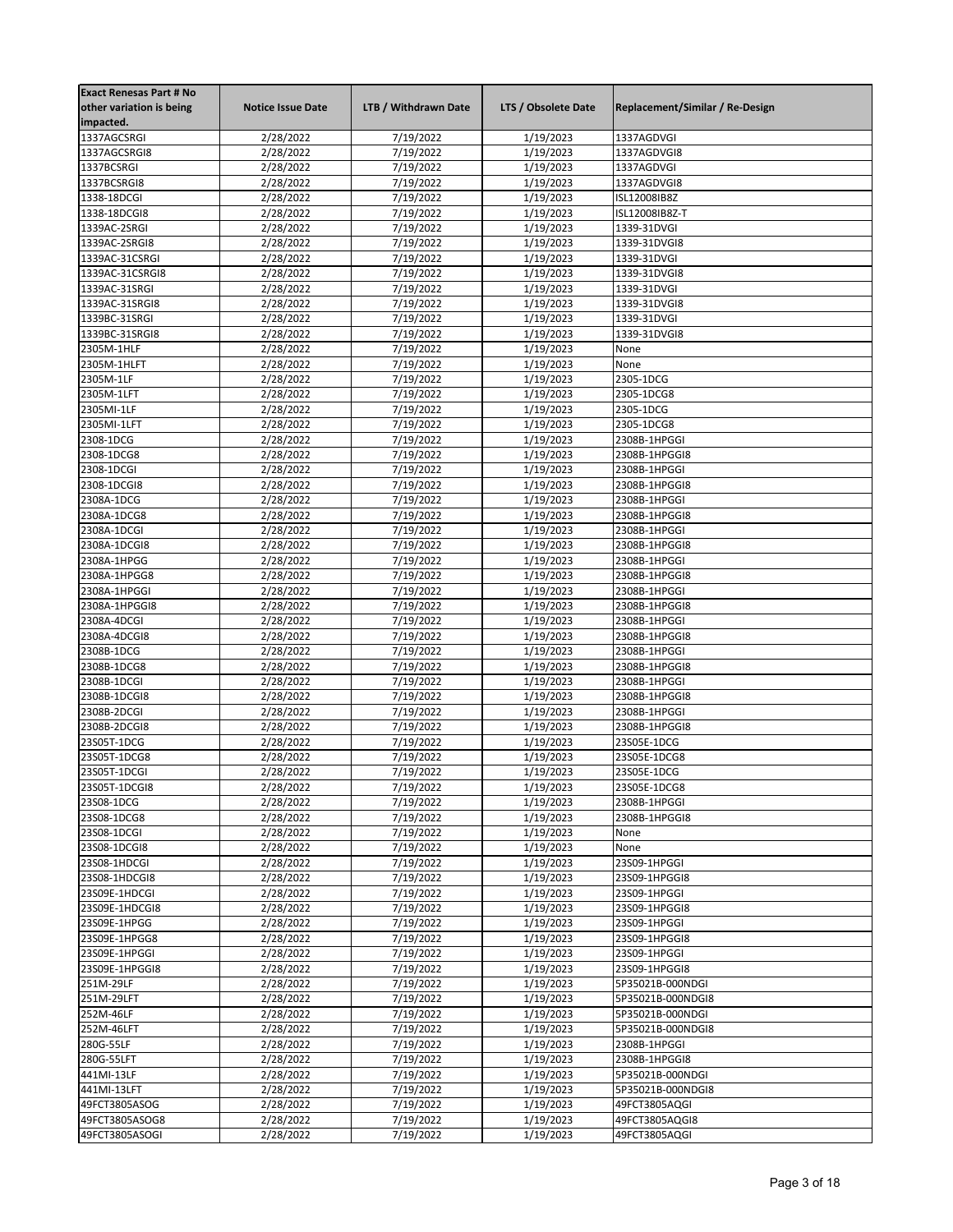| <b>Exact Renesas Part # No</b><br>other variation is being<br>impacted. | <b>Notice Issue Date</b> | LTB / Withdrawn Date   | LTS / Obsolete Date    | Replacement/Similar / Re-Design       |
|-------------------------------------------------------------------------|--------------------------|------------------------|------------------------|---------------------------------------|
| 49FCT3805ASOGI8                                                         | 2/28/2022                | 7/19/2022              | 1/19/2023              | 49FCT3805AQGI8                        |
| 502MILF                                                                 | 2/28/2022                | 7/19/2022              | 1/19/2023              | 5P35021B-000NDGI                      |
| 502MILFT                                                                | 2/28/2022                | 7/19/2022              | 1/19/2023              | 5P35021B-000NDGI8                     |
| 502MLF                                                                  | 2/28/2022                | 7/19/2022              | 1/19/2023              | 5P35021B-000NDGI                      |
| 502MLFT                                                                 | 2/28/2022                | 7/19/2022              | 1/19/2023              | 5P35021B-000NDGI8                     |
| 525-01RILF                                                              | 2/28/2022                | 7/19/2022              | 1/19/2023              | 5P35021B-000NDGI                      |
| 525-01RILFT                                                             | 2/28/2022                | 7/19/2022              | 1/19/2023              | 5P35021B-000NDGI8                     |
| 552R-01ILF                                                              | 2/28/2022                | 7/19/2022              | 1/19/2023              | None                                  |
| 552R-01ILFT                                                             | 2/28/2022                | 7/19/2022              | 1/19/2023              | None                                  |
| 570AILF                                                                 | 2/28/2022                | 7/19/2022              | 1/19/2023              | None                                  |
| 570AILFT                                                                | 2/28/2022                | 7/19/2022              | 1/19/2023              | None                                  |
| 5T9304EJGI                                                              | 2/28/2022                | 7/19/2022              | 1/19/2023              | 8SLVD1204NLGI                         |
| 5T9304EJGI8                                                             | 2/28/2022                | 7/19/2022              | 1/19/2023              | 8SLVD1204NLGI8                        |
| 5T9304PGG                                                               | 2/28/2022                | 7/19/2022              | 1/19/2023              | 8SLVD1204NLGI                         |
| 5T9304PGG8                                                              | 2/28/2022                | 7/19/2022              | 1/19/2023              | 8SLVD1204NLGI8                        |
| 5V49EE502NLGI                                                           | 2/28/2022                | 7/19/2022              | 1/19/2023              | 5P35023B-000NLGI                      |
| 5V49EE502NLGI8                                                          | 2/28/2022                | 7/19/2022              | 1/19/2023              | 5P35023B-000NLGI8                     |
| 5V49EE504NLGI                                                           | 2/28/2022                | 7/19/2022              | 1/19/2023              | 5P35023B-000NLGI                      |
| 5V49EE504NLGI8                                                          | 2/28/2022                | 7/19/2022              | 1/19/2023              | 5P35023B-000NLGI8                     |
| 5V49EE701NDGI<br>5V49EE701NDGI8                                         | 2/28/2022<br>2/28/2022   | 7/19/2022<br>7/19/2022 | 1/19/2023<br>1/19/2023 | 5P35023B-000NLGI<br>5P35023B-000NLGI8 |
| 5V49EE702NDGI                                                           | 2/28/2022                | 7/19/2022              | 1/19/2023              | 5P35023B-000NLGI                      |
| 5V49EE702NDGI8                                                          | 2/28/2022                | 7/19/2022              | 1/19/2023              | 5P35023B-000NLGI8                     |
| 5V49EE704-170NDGI                                                       | 2/28/2022                | 7/19/2022              | 1/19/2023              | 5P35023B-000NLGI                      |
| 5V49EE704-170NDGI8                                                      | 2/28/2022                | 7/19/2022              | 1/19/2023              | 5P35023B-000NLGI8                     |
| 5V49EE904NLGI                                                           | 2/28/2022                | 7/19/2022              | 1/19/2023              | 5P35023B-000NLGI                      |
| 5V49EE904NLGI-065                                                       | 2/28/2022                | 7/19/2022              | 1/19/2023              | 5P35023B-000NLGI                      |
| 5V49EE904NLGI8                                                          | 2/28/2022                | 7/19/2022              | 1/19/2023              | 5P35023B-000NLGI8                     |
| 5V50027DCG                                                              | 2/28/2022                | 7/19/2022              | 1/19/2023              | None                                  |
| 5V50027DCG8                                                             | 2/28/2022                | 7/19/2022              | 1/19/2023              | None                                  |
| 5V50027DCGI                                                             | 2/28/2022                | 7/19/2022              | 1/19/2023              | None                                  |
| 5V50027DCGI8                                                            | 2/28/2022                | 7/19/2022              | 1/19/2023              | None                                  |
| 5V9885T-021NLGI                                                         | 2/28/2022                | 7/19/2022              | 1/19/2023              | None                                  |
| 5V9885T-021NLGI/W                                                       | 2/28/2022                | 7/19/2022              | 1/19/2023              | None                                  |
| 5V9885T-021NLGI8                                                        | 2/28/2022                | 7/19/2022              | 1/19/2023              | None                                  |
| 5V9885TPFGI                                                             | 2/28/2022                | 7/19/2022              | 1/19/2023              | 5P35023B-000NLGI                      |
| 5V9885TPFGI8                                                            | 2/28/2022                | 7/19/2022              | 1/19/2023              | 5P35023B-000NLGI8                     |
| 601G-01ILF                                                              | 2/28/2022                | 7/19/2022              | 1/19/2023              | 5P35023B-000NLGI                      |
| 601G-01ILFT                                                             | 2/28/2022                | 7/19/2022              | 1/19/2023              | 5P35023B-000NLGI8                     |
| 601G-01LF                                                               | 2/28/2022                | 7/19/2022              | 1/19/2023              | 5P35021B-000NDGI                      |
| 601G-01LFT                                                              | 2/28/2022                | 7/19/2022              | 1/19/2023              | 5P35021B-000NDGI8                     |
| 601M-01LF                                                               | 2/28/2022                | 7/19/2022              | 1/19/2023              | 5P35023B-000NLGI                      |
| 601M-01LFT                                                              | 2/28/2022                | 7/19/2022              | 1/19/2023              | 5P35023B-000NLGI8                     |
| 601M-02ILF                                                              | 2/28/2022                | 7/19/2022              | 1/19/2023              | 5P35023B-000NLGI                      |
| 601M-02ILFT                                                             | 2/28/2022                | 7/19/2022              | 1/19/2023              | 5P35023B-000NLGI8                     |
| 650R-21LF                                                               | 2/28/2022                | 7/19/2022              | 1/19/2023              | 5P35023B-000NLGI                      |
| 650R-21LFT                                                              | 2/28/2022                | 7/19/2022              | 1/19/2023              | 5P35023B-000NLGI8                     |
| 662M-03LF                                                               | 2/28/2022                | 7/19/2022              | 1/19/2023              | 5P35021B-000NDGI                      |
| 662M-03LFT                                                              | 2/28/2022                | 7/19/2022              | 1/19/2023              | 5P35021B-000NDGI8                     |
| 670M-01ILF                                                              | 2/28/2022                | 7/19/2022              | 1/19/2023              | 5P35023B-000NLGI<br>5P35023B-000NLGI8 |
| 670M-01ILFT<br>670M-01LF                                                | 2/28/2022<br>2/28/2022   | 7/19/2022<br>7/19/2022 | 1/19/2023<br>1/19/2023 | 5P35023B-000NLGI                      |
| 670M-01LF5                                                              |                          | 7/19/2022              | 1/19/2023              | 5P35023B-000NLGI8                     |
| 670M-01LFT                                                              | 2/28/2022<br>2/28/2022   | 7/19/2022              | 1/19/2023              | 5P35023B-000NLGI8                     |
| 670M-03ILF                                                              | 2/28/2022                | 7/19/2022              | 1/19/2023              | 5P35023B-000NLGI                      |
| 670M-03ILF-PAC                                                          | 2/28/2022                | 7/19/2022              | 1/19/2023              | None                                  |
| 670M-03ILFT                                                             | 2/28/2022                | 7/19/2022              | 1/19/2023              | 5P35023B-000NLGI8                     |
| 670M-03ILFT-PAC                                                         | 2/28/2022                | 7/19/2022              | 1/19/2023              | None                                  |
| 670M-04ILF                                                              | 2/28/2022                | 7/19/2022              | 1/19/2023              | 5P35023B-000NLGI                      |
| 670M-04ILFT                                                             | 2/28/2022                | 7/19/2022              | 1/19/2023              | 5P35023B-000NLGI8                     |
| 670MI-02LF                                                              | 2/28/2022                | 7/19/2022              | 1/19/2023              | 5P35021B-000NDGI                      |
| 670MI-02LFT                                                             | 2/28/2022                | 7/19/2022              | 1/19/2023              | 5P35023B-000NLGI8                     |
| 672M-02ILF                                                              | 2/28/2022                | 7/19/2022              | 1/19/2023              | 5P35021B-000NDGI                      |
| 672M-02ILFT                                                             | 2/28/2022                | 7/19/2022              | 1/19/2023              | 5P35023B-000NLGI8                     |
| 6V41130NLG                                                              | 2/28/2022                | 7/19/2022              | 1/19/2023              | None                                  |
| 6V41130NLG8                                                             | 2/28/2022                | 7/19/2022              | 1/19/2023              | None                                  |
| 6V49126NLGI                                                             | 2/28/2022                | 7/19/2022              | 1/19/2023              | None                                  |
|                                                                         |                          |                        |                        |                                       |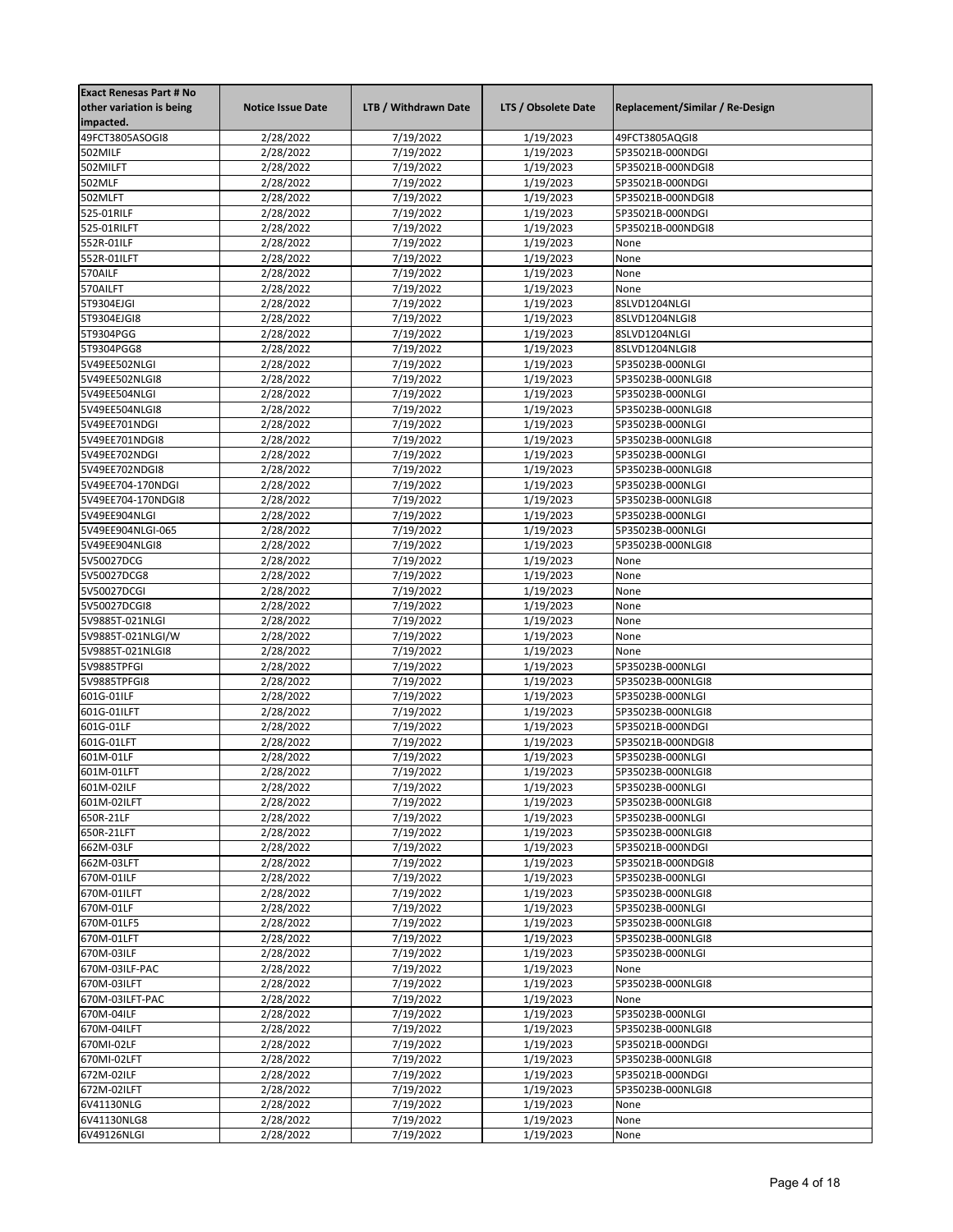| <b>Exact Renesas Part # No</b> |                          |                      |                     |                                 |
|--------------------------------|--------------------------|----------------------|---------------------|---------------------------------|
| other variation is being       | <b>Notice Issue Date</b> | LTB / Withdrawn Date | LTS / Obsolete Date | Replacement/Similar / Re-Design |
| impacted.                      |                          |                      |                     |                                 |
| 6V49126NLGI8                   | 2/28/2022                | 7/19/2022            | 1/19/2023           | None                            |
| 6V49R503-046NLGI               | 2/28/2022                | 7/19/2022            | 1/19/2023           | 5P35023B-000NLGI                |
| 6V49R503-046NLGI8              | 2/28/2022                | 7/19/2022            | 1/19/2023           | 5P35023B-000NLGI8               |
| 6V49R901-018NLGI               | 2/28/2022                | 7/19/2022            | 1/19/2023           | None                            |
| 6V49R901-018NLGI8              | 2/28/2022                | 7/19/2022            | 1/19/2023           | None                            |
| 6V49R904-074NLGW3              | 2/28/2022                | 7/19/2022            | 1/19/2023           | 5P35023B-000NLGI                |
| 6V49R904-074NLGW38             | 2/28/2022                | 7/19/2022            | 1/19/2023           | 5P35023B-000NLGI8               |
| 7005L17G                       | 2/28/2022                | 7/19/2022            | 1/19/2023           | 7005L25G                        |
| 7005L20G                       | 2/28/2022                | 7/19/2022            | 1/19/2023           | 7005L25G                        |
| 7005L20JG                      | 2/28/2022                | 7/19/2022            | 1/19/2023           | 7005L15JG                       |
| 7005L35JG                      | 2/28/2022                | 7/19/2022            | 1/19/2023           | 7005L15JG                       |
| 7005L35JG8                     | 2/28/2022                | 7/19/2022            | 1/19/2023           | 7005L15JG8                      |
| 7005L35PFG                     | 2/28/2022                | 7/19/2022            | 1/19/2023           | 7005L15PFG                      |
| 7005L35PFG8                    | 2/28/2022                | 7/19/2022            | 1/19/2023           | 7005L15PFG8                     |
| 7005L35PFGI                    | 2/28/2022                | 7/19/2022            | 1/19/2023           | 7005L20PFGI                     |
| 7005L55PFG                     | 2/28/2022                | 7/19/2022            | 1/19/2023           | 7005L15PFG                      |
| 7005S17G                       | 2/28/2022                | 7/19/2022            | 1/19/2023           | 7005L25G                        |
| 7005S20G                       | 2/28/2022                | 7/19/2022            | 1/19/2023           | 7005L25G                        |
| 7005S25G                       | 2/28/2022                | 7/19/2022            | 1/19/2023           | 7005L25G                        |
| 7005S25JG                      | 2/28/2022                | 7/19/2022            | 1/19/2023           | 7005L15JG                       |
| 7005S25JG8                     | 2/28/2022                | 7/19/2022            | 1/19/2023           | 7005L15JG8                      |
| 7005S25PFG                     | 2/28/2022                | 7/19/2022            | 1/19/2023           | 7005S35PFG                      |
| 7005S25PFG8                    | 2/28/2022                | 7/19/2022            | 1/19/2023           | 7005S35PFG8                     |
| 7005S35G                       | 2/28/2022                | 7/19/2022            | 1/19/2023           | 7005L25G                        |
| 7005S35JG                      | 2/28/2022                | 7/19/2022            | 1/19/2023           | 7005L15JG                       |
| 7005S35JG8                     | 2/28/2022                | 7/19/2022            | 1/19/2023           | 7005L15JG8                      |
| 7005S35PFGI                    | 2/28/2022                | 7/19/2022            | 1/19/2023           | 7005L20PFGI                     |
| 7005S35PFGI8                   | 2/28/2022                | 7/19/2022            | 1/19/2023           | 7005L20PFGI8                    |
| 7006L17G                       | 2/28/2022                | 7/19/2022            | 1/19/2023           | 7006S55G                        |
| 7006L20G                       | 2/28/2022                | 7/19/2022            | 1/19/2023           | 7006S55G                        |
| 7006L20PFG                     | 2/28/2022                | 7/19/2022            | 1/19/2023           | 7006L15PFG                      |
| 7006L20PFG8                    | 2/28/2022                | 7/19/2022            | 1/19/2023           | 7006L15PFG8                     |
| 7006L25G                       | 2/28/2022                | 7/19/2022            | 1/19/2023           | 7006S55G                        |
| 7006L35G                       | 2/28/2022                | 7/19/2022            | 1/19/2023           | 7006S55G                        |
| 7006L55G                       | 2/28/2022                | 7/19/2022            | 1/19/2023           | 7006S55G                        |
| 7006L55PFG                     | 2/28/2022                | 7/19/2022            | 1/19/2023           | 7006L25PFG                      |
| 7006L55PFG8                    | 2/28/2022                | 7/19/2022            | 1/19/2023           | 7006L25PFG8                     |
| 7006S17G                       | 2/28/2022                | 7/19/2022            | 1/19/2023           | 7006S55G                        |
| 7006S20G                       | 2/28/2022                | 7/19/2022            | 1/19/2023           | 7006S55G                        |
| 7006S20PFG                     | 2/28/2022                | 7/19/2022            | 1/19/2023           | 7006L25PFG                      |
| 7006S20PFG8                    | 2/28/2022                | 7/19/2022            | 1/19/2023           | 7006L25PFG8                     |
| 7006S25G                       | 2/28/2022                | 7/19/2022            | 1/19/2023           | 7006S55G                        |
| 7006S25PFG                     | 2/28/2022                | 7/19/2022            | 1/19/2023           | 7006L25PFG                      |
| 7006S25PFG8                    | 2/28/2022                | 7/19/2022            | 1/19/2023           | 7006L25PFG8                     |
| 7006S35G                       | 2/28/2022                | 7/19/2022            | 1/19/2023           | 7006S55G                        |
| 7006S35G/2703                  | 2/28/2022                | 7/19/2022            | 1/19/2023           | 7006S55G                        |
| 7006S55PFG                     | 2/28/2022                | 7/19/2022            | 1/19/2023           | 7006L25PFG                      |
| 7006S55PFG8                    | 2/28/2022                | 7/19/2022            | 1/19/2023           | 7006L25PFG8                     |
| 7007L35PFGI                    | 2/28/2022                | 7/19/2022            | 1/19/2023           | 7007L20PFGI                     |
| 7007S15PFG                     | 2/28/2022                | 7/19/2022            | 1/19/2023           | 7007L15PFG                      |
| 7007S25PFG                     | 2/28/2022                | 7/19/2022            | 1/19/2023           | 7007L25PFG                      |
| 7008L15JG                      | 2/28/2022                | 7/19/2022            | 1/19/2023           | 7008L15PFG                      |
| 7008L15JG8                     | 2/28/2022                | 7/19/2022            | 1/19/2023           | 7008L15PFG8                     |
| 7008L20JGI                     | 2/28/2022                | 7/19/2022            | 1/19/2023           | 7008L20PFGI                     |
| 7008L20JGI8                    | 2/28/2022                | 7/19/2022            | 1/19/2023           | 7008L20PFGI8                    |
| 7008L25G                       | 2/28/2022                | 7/19/2022            | 1/19/2023           | 7008L20PFGI                     |
| 7008L25PFG                     | 2/28/2022                | 7/19/2022            | 1/19/2023           | 7008L15PFG                      |
| 7008L35G                       | 2/28/2022                | 7/19/2022            | 1/19/2023           | 7008L20PFGI                     |
| 7008L55G                       | 2/28/2022                | 7/19/2022            | 1/19/2023           | 7008L20PFGI                     |
| 7008S25G                       | 2/28/2022                | 7/19/2022            | 1/19/2023           | 7008L20PFGI                     |
| 7008S25PFG                     | 2/28/2022                | 7/19/2022            | 1/19/2023           | 7008L15PFG                      |
| 7008S35G                       | 2/28/2022                | 7/19/2022            | 1/19/2023           | 7008L20PFGI                     |
| 7008S55G                       | 2/28/2022                | 7/19/2022            | 1/19/2023           | 7008L20PFGI                     |
| 7008S55PFGI                    | 2/28/2022                | 7/19/2022            | 1/19/2023           | 7008L20PFGI                     |
| 7014S15JG                      | 2/28/2022                | 7/19/2022            | 1/19/2023           | 7014S12JG                       |
| 7015L12JG                      | 2/28/2022                | 7/19/2022            | 1/19/2023           | None                            |
| 7015L12JG8                     | 2/28/2022                | 7/19/2022            | 1/19/2023           | None                            |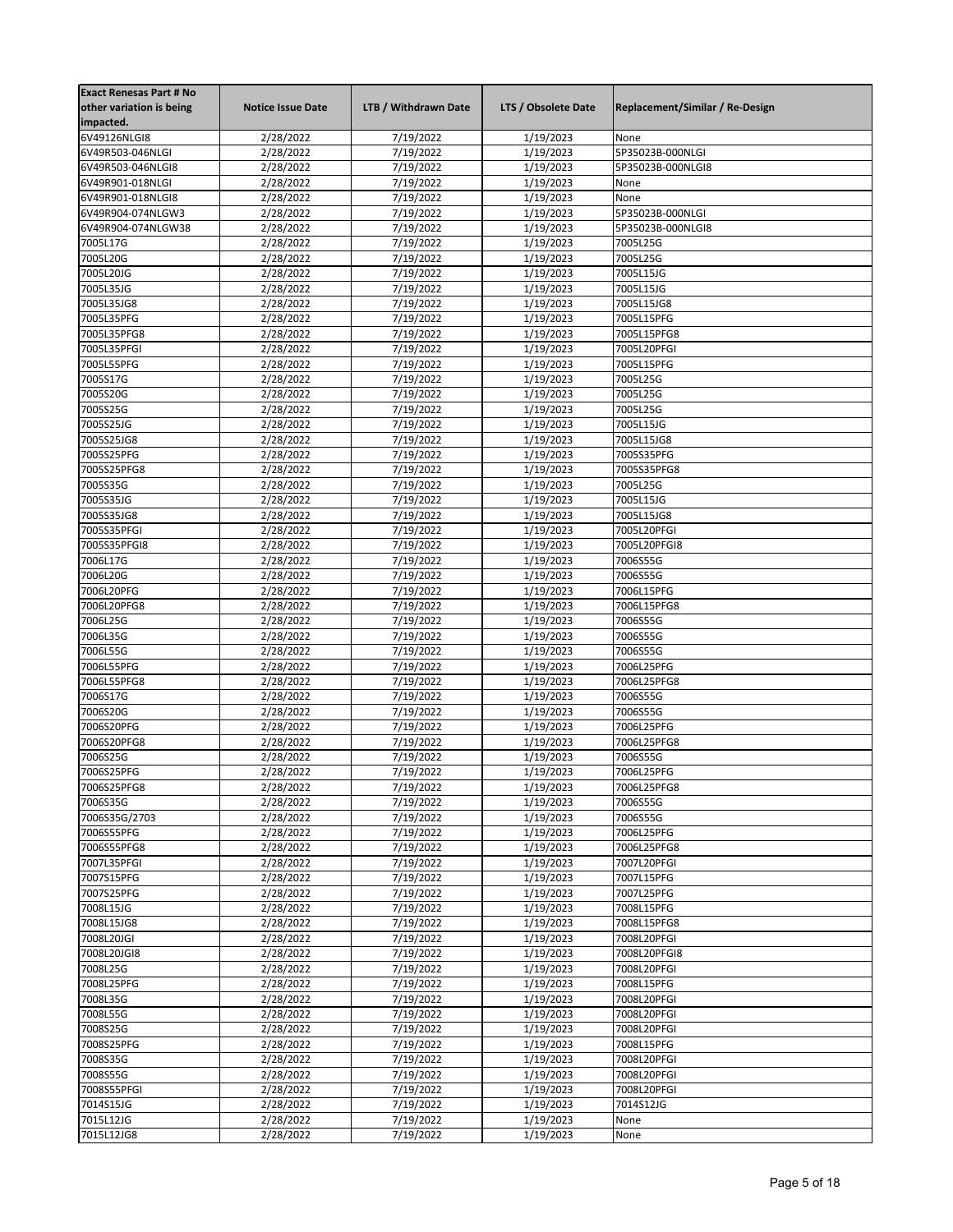| <b>Exact Renesas Part # No</b><br>other variation is being<br>impacted. | <b>Notice Issue Date</b> | LTB / Withdrawn Date   | LTS / Obsolete Date    | Replacement/Similar / Re-Design |
|-------------------------------------------------------------------------|--------------------------|------------------------|------------------------|---------------------------------|
| 7015L25G                                                                | 2/28/2022                | 7/19/2022              | 1/19/2023              | None                            |
| 7016L12JG                                                               | 2/28/2022                | 7/19/2022              | 1/19/2023              | None                            |
| 7016L12JG8                                                              | 2/28/2022                | 7/19/2022              | 1/19/2023              | None                            |
| 7016L12PFG                                                              | 2/28/2022                | 7/19/2022              | 1/19/2023              | None                            |
| 7016L12PFG8                                                             | 2/28/2022                | 7/19/2022              | 1/19/2023              | None                            |
| 7024L17G                                                                | 2/28/2022                | 7/19/2022              | 1/19/2023              | 7024L20G                        |
| 7024L20PFG                                                              | 2/28/2022                | 7/19/2022              | 1/19/2023              | 7024L15PFG                      |
| 7024L20PFG8                                                             | 2/28/2022                | 7/19/2022              | 1/19/2023              | 7024L15PFG8                     |
| 7024L35G                                                                | 2/28/2022                | 7/19/2022              | 1/19/2023              | 7024L20G                        |
| 7024S15PFG8                                                             | 2/28/2022                | 7/19/2022              | 1/19/2023              | 7024L15PFG8                     |
| 7024S17G                                                                | 2/28/2022                | 7/19/2022              | 1/19/2023              | 7024L20G                        |
| 7024S20G                                                                | 2/28/2022                | 7/19/2022              | 1/19/2023              | 7024L20G                        |
| 7024S20PFG<br>7024S20PFG8                                               | 2/28/2022<br>2/28/2022   | 7/19/2022<br>7/19/2022 | 1/19/2023<br>1/19/2023 | 7024L20PFGI<br>7024L20PFGI8     |
| 7024S25G                                                                | 2/28/2022                | 7/19/2022              | 1/19/2023              | 7024L20G                        |
| 7024S25PFG                                                              | 2/28/2022                | 7/19/2022              | 1/19/2023              | 7024L20PFGI                     |
| 7024S25PFG8                                                             | 2/28/2022                | 7/19/2022              | 1/19/2023              | 7024L20PFGI8                    |
| 7024S55G                                                                | 2/28/2022                | 7/19/2022              | 1/19/2023              | 7024L20G                        |
| 7024S55J8/S2753                                                         | 2/28/2022                | 7/19/2022              | 1/19/2023              | 7024L15JG                       |
| 7025L17G                                                                | 2/28/2022                | 7/19/2022              | 1/19/2023              | 7025L25G                        |
| 7025L20G                                                                | 2/28/2022                | 7/19/2022              | 1/19/2023              | 7025L25G                        |
| 7025L20PFG                                                              | 2/28/2022                | 7/19/2022              | 1/19/2023              | 7025L15PFG                      |
| 7025L25PFG                                                              | 2/28/2022                | 7/19/2022              | 1/19/2023              | 7025L15PFG                      |
| 7025L25PFG8                                                             | 2/28/2022                | 7/19/2022              | 1/19/2023              | 7025L15PFG8                     |
| 7025L35GI                                                               | 2/28/2022                | 7/19/2022              | 1/19/2023              | 7025L25G                        |
| 7025L35GI/2703                                                          | 2/28/2022                | 7/19/2022              | 1/19/2023              | 7025L25G                        |
| 7025S15PFG                                                              | 2/28/2022                | 7/19/2022              | 1/19/2023              | 7025L15PFG                      |
| 7025S15PFG8                                                             | 2/28/2022                | 7/19/2022              | 1/19/2023              | 7025L15PFG8                     |
| 7025S17G                                                                | 2/28/2022                | 7/19/2022              | 1/19/2023              | 7025L25G                        |
| 7025S20G                                                                | 2/28/2022                | 7/19/2022              | 1/19/2023              | 7025L25G                        |
| 7025S25G                                                                | 2/28/2022                | 7/19/2022              | 1/19/2023              | 7025L25G                        |
| 7025S35GI                                                               | 2/28/2022                | 7/19/2022              | 1/19/2023              | 7025L25G                        |
| 7025S35JG                                                               | 2/28/2022                | 7/19/2022              | 1/19/2023              | 7025L15JG                       |
| 7025S35JG8                                                              | 2/28/2022                | 7/19/2022              | 1/19/2023              | 7025L15JG8                      |
| 70261L20PFG                                                             | 2/28/2022                | 7/19/2022              | 1/19/2023              | 70261L15PFG                     |
| 70261L25PFG                                                             | 2/28/2022                | 7/19/2022              | 1/19/2023              | 70261L15PFG8                    |
| 70261L25PFG8<br>70261L55PFG                                             | 2/28/2022                | 7/19/2022<br>7/19/2022 | 1/19/2023<br>1/19/2023 | 70261L15PFG<br>70261L15PFG8     |
| 70261S15PFG                                                             | 2/28/2022<br>2/28/2022   | 7/19/2022              | 1/19/2023              | 70261L15PFG                     |
| 70261S15PFG8                                                            | 2/28/2022                | 7/19/2022              | 1/19/2023              | 70261L15PFG8                    |
| 70261S20PFG                                                             | 2/28/2022                | 7/19/2022              | 1/19/2023              | 70261L15PFG                     |
| 70261S20PFG8                                                            | 2/28/2022                | 7/19/2022              | 1/19/2023              | 70261L15PFG8                    |
| 7026L20G                                                                | 2/28/2022                | 7/19/2022              | 1/19/2023              | 7026L25G                        |
| 7026S20G                                                                | 2/28/2022                | 7/19/2022              | 1/19/2023              | 7026L25G                        |
| 7026S25G                                                                | 2/28/2022                | 7/19/2022              | 1/19/2023              | 7026L25G                        |
| 7026S35G                                                                | 2/28/2022                | 7/19/2022              | 1/19/2023              | 7026L25G                        |
| 7027L20PFG                                                              | 2/28/2022                | 7/19/2022              | 1/19/2023              | 7027L15PFG                      |
| 7027L55G                                                                | 2/28/2022                | 7/19/2022              | 1/19/2023              | 7027L35G                        |
| 7027S20PFGI                                                             | 2/28/2022                | 7/19/2022              | 1/19/2023              | 7027L20PFGI                     |
| 7027S25G                                                                | 2/28/2022                | 7/19/2022              | 1/19/2023              | 7027L35G                        |
| 7027S55G                                                                | 2/28/2022                | 7/19/2022              | 1/19/2023              | 7027L35G                        |
| 7052L20G                                                                | 2/28/2022                | 7/19/2022              | 1/19/2023              | 7052S20G                        |
| 7052L25G                                                                | 2/28/2022                | 7/19/2022              | 1/19/2023              | 7052S20G                        |
| 7052L35G                                                                | 2/28/2022                | 7/19/2022              | 1/19/2023              | 7052S20G                        |
| 7052S35G                                                                | 2/28/2022                | 7/19/2022              | 1/19/2023              | 7052S20G                        |
| 70914S12PFG                                                             | 2/28/2022                | 7/19/2022              | 1/19/2023              | None                            |
| 70914S12PFG8                                                            | 2/28/2022                | 7/19/2022              | 1/19/2023              | None                            |
| 70914S15PFG                                                             | 2/28/2022                | 7/19/2022              | 1/19/2023              | None                            |
| 70914S15PFG8                                                            | 2/28/2022                | 7/19/2022              | 1/19/2023              | None                            |
| 70914S25PFGI8                                                           | 2/28/2022                | 7/19/2022<br>7/19/2022 | 1/19/2023              | None<br>709279L9PFG             |
| 709269L12PFG<br>709269L12PFG8                                           | 2/28/2022<br>2/28/2022   | 7/19/2022              | 1/19/2023<br>1/19/2023 | 709279L9PFG8                    |
| 709269L12PFGI                                                           | 2/28/2022                | 7/19/2022              | 1/19/2023              | 709279L12PFGI                   |
| 709269L12PFGI8                                                          | 2/28/2022                | 7/19/2022              | 1/19/2023              | 709279L12PFGI8                  |
| 709269L9PFG                                                             | 2/28/2022                | 7/19/2022              | 1/19/2023              | 709279L9PFG                     |
| 709269L9PFG8                                                            | 2/28/2022                | 7/19/2022              | 1/19/2023              | 709279L9PFG8                    |
| 709279L12PFG                                                            | 2/28/2022                | 7/19/2022              | 1/19/2023              | 709279L9PFG                     |
|                                                                         |                          |                        |                        |                                 |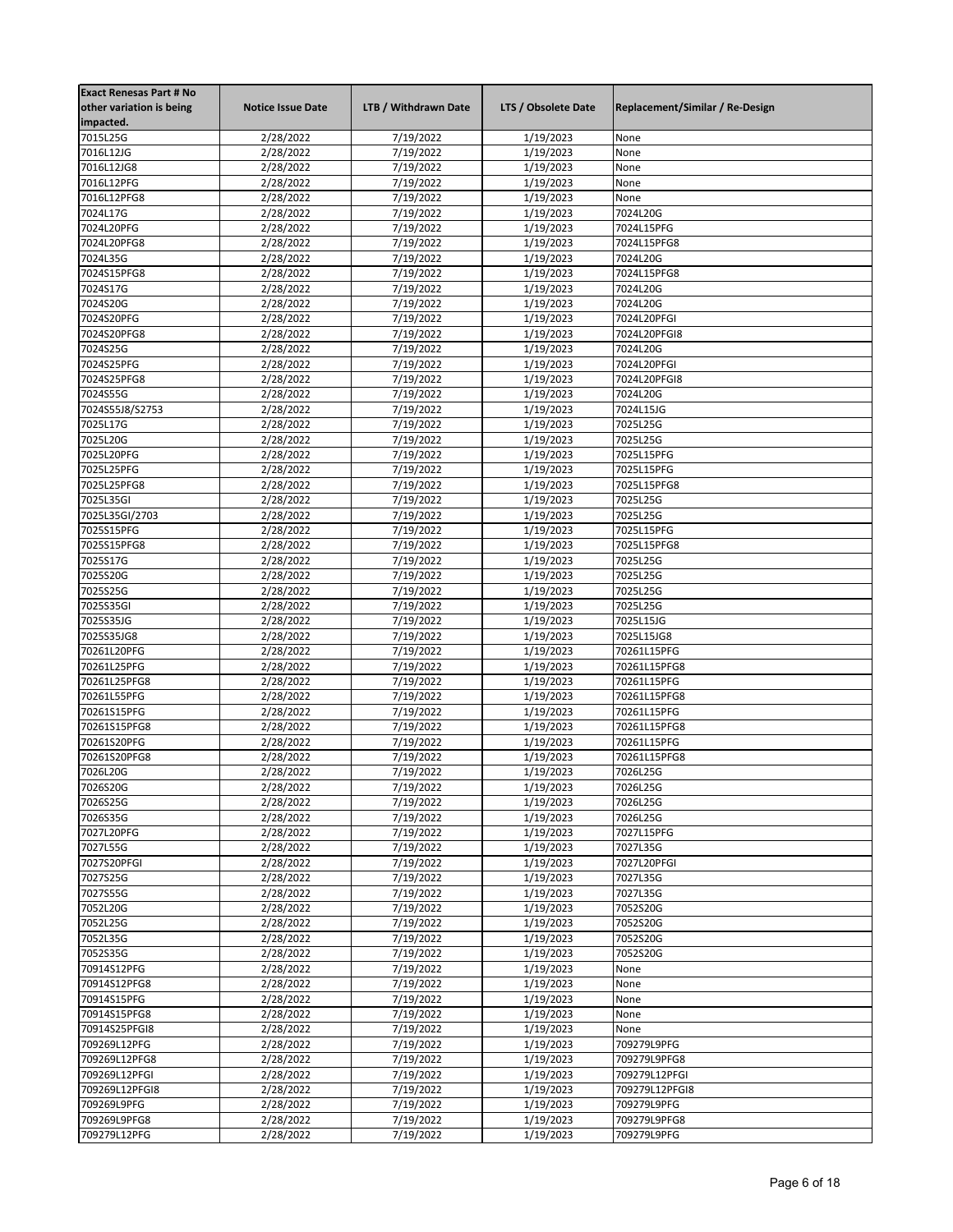| <b>Exact Renesas Part # No</b> |                          |                        |                     |                                 |
|--------------------------------|--------------------------|------------------------|---------------------|---------------------------------|
| other variation is being       | <b>Notice Issue Date</b> | LTB / Withdrawn Date   | LTS / Obsolete Date | Replacement/Similar / Re-Design |
| impacted.                      |                          |                        |                     |                                 |
| 70P249L65BYGI                  | 2/28/2022                | 7/19/2022              | 1/19/2023           | None                            |
| 70P249L65BYGI8                 | 2/28/2022                | 7/19/2022              | 1/19/2023           | None                            |
| 70P255L65BYGI                  | 2/28/2022                | 7/19/2022              | 1/19/2023           | None                            |
| 70P255L65BYGI8                 |                          |                        | 1/19/2023           | None                            |
|                                | 2/28/2022                | 7/19/2022              |                     |                                 |
| 70V05L20PFG                    | 2/28/2022                | 7/19/2022              | 1/19/2023           | 70V05L15PFG                     |
| 70V05L20PFG8                   | 2/28/2022                | 7/19/2022              | 1/19/2023           | 70V05L15PFG8                    |
| 70V05L35PFG                    | 2/28/2022                | 7/19/2022              | 1/19/2023           | 70V05L25PFG                     |
| 70V05L35PFG8                   | 2/28/2022                | 7/19/2022              | 1/19/2023           | 70V05L25PFG8                    |
| 70V05S15PFG                    | 2/28/2022                | 7/19/2022              | 1/19/2023           | 70V05L15PFG                     |
| 70V05S15PFG8                   | 2/28/2022                | 7/19/2022              | 1/19/2023           | 70V05L15PFG8                    |
| 70V06L15JG                     | 2/28/2022                | $\frac{1}{7}{19}/2022$ | 1/19/2023           | 70V06L15PFG                     |
| 70V06L15JG8                    | 2/28/2022                | 7/19/2022              | 1/19/2023           | 70V06L15PFG8                    |
| 70V06L20JGI                    | 2/28/2022                | 7/19/2022              | 1/19/2023           | 70V06L20PFGI                    |
| 70V06L20JGI8                   | 2/28/2022                | 7/19/2022              | 1/19/2023           | 70V06L20PFGI8                   |
| 70V06S20PFGI                   | 2/28/2022                | 7/19/2022              | 1/19/2023           | 70V06L20PFGI                    |
| 70V06S20PFGI8                  | 2/28/2022                | 7/19/2022              | 1/19/2023           | 70V06L20PFGI8                   |
| 70V06S35PFG                    | 2/28/2022                | 7/19/2022              | 1/19/2023           | 70V06L15PFG                     |
| 70V06S35PFG8                   | 2/28/2022                | 7/19/2022              | 1/19/2023           | 70V06L15PFG8                    |
|                                |                          | 7/19/2022              | 1/19/2023           |                                 |
| 70V07L35G                      | 2/28/2022                |                        |                     | 70V07L35PFGI                    |
| 70V07L55G                      | 2/28/2022                | 7/19/2022              | 1/19/2023           | 70V07L35PFGI                    |
| 70V07S35G                      | 2/28/2022                | 7/19/2022              | 1/19/2023           | 70V07L35PFGI                    |
| 70V07S55G                      | 2/28/2022                | 7/19/2022              | 1/19/2023           | 70V07L35PFGI                    |
| 70V24L15JG                     | 2/28/2022                | 7/19/2022              | 1/19/2023           | 70V24L20JGI                     |
| 70V24L15JG8                    | 2/28/2022                | 7/19/2022              | 1/19/2023           | 70V24L20JGI8                    |
| 70V24L20PFG                    | 2/28/2022                | 7/19/2022              | 1/19/2023           | 70V24L15PFG                     |
| 70V24L20PFG8                   | 2/28/2022                | 7/19/2022              | 1/19/2023           | 70V24L15PFG8                    |
| 70V24S55PFGI                   | 2/28/2022                | 7/19/2022              | 1/19/2023           | 70V24L20PFGI                    |
| 70V25L35PFG                    | 2/28/2022                | 7/19/2022              | 1/19/2023           | 70V25L25PFG                     |
| 70V25L35PFG8                   | 2/28/2022                | 7/19/2022              | 1/19/2023           | 70V25L15PFG8                    |
| 70V25L35PFGI                   | 2/28/2022                | 7/19/2022              | 1/19/2023           | 70V25L25PFGI                    |
| 70V25L35PFGI8                  | 2/28/2022                | 7/19/2022              | 1/19/2023           | 70V25L25PFGI8                   |
| 70V261S25PFG                   | 2/28/2022                | 7/19/2022              | 1/19/2023           | 70V261L25PFG                    |
| 70V26L25G                      | 2/28/2022                | 7/19/2022              | 1/19/2023           | 70V26L35G                       |
| 70V26L55G                      | 2/28/2022                | 7/19/2022              | 1/19/2023           | 70V26L35G                       |
| 70V26S35G                      | 2/28/2022                | 7/19/2022              | 1/19/2023           | 70V26L35G                       |
|                                |                          |                        |                     |                                 |
| 70V26S55G                      | 2/28/2022                | 7/19/2022              | 1/19/2023           | 70V26L35G                       |
| 70V27L25PFG                    | 2/28/2022                | 7/19/2022              | 1/19/2023           | 70V27L20PFG                     |
| 70V27L25PFG8                   | 2/28/2022                | 7/19/2022              | 1/19/2023           | 70V27L20PFG8                    |
| 70V27S25PFG                    | 2/28/2022                | 7/19/2022              | 1/19/2023           | 70V27L20PFG                     |
| 70V27S35PFG                    | 2/28/2022                | 7/19/2022              | 1/19/2023           | 70V27L20PFG                     |
| 70V27S55PFG                    | 2/28/2022                | 7/19/2022              | 1/19/2023           | 70V27L20PFG                     |
| 70V27S55PFG8                   | 2/28/2022                | 7/19/2022              | 1/19/2023           | 70V27L20PFG8                    |
| 70V28L15PFGI                   | 2/28/2022                | 7/19/2022              | 1/19/2023           | 70V28L20PFGI                    |
| 70V28L15PFGI/2703              | 2/28/2022                | 7/19/2022              | 1/19/2023           | 70V28L20PFGI                    |
| 70V28L15PFGI8                  | 2/28/2022                | 7/19/2022              | 1/19/2023           | 70V28L20PFGI8                   |
| 70V34L15PFG                    | 2/28/2022                | 7/19/2022              | 1/19/2023           | 70V35L15PFG                     |
| 70V34L15PFG8                   | 2/28/2022                | 7/19/2022              | 1/19/2023           | 70V35L15PFG8                    |
| 70V3589S133DRG                 | 2/28/2022                | 7/19/2022              | 1/19/2023           | 70V3589S133BF                   |
| 70V3589S133DRG8                | 2/28/2022                | 7/19/2022              | 1/19/2023           | 70V3589S133BF8                  |
| 70V3589S133DRGI                | 2/28/2022                | 7/19/2022              | 1/19/2023           | 70V3589S133BFI                  |
| 70V3589S133DRGI8               | 2/28/2022                | 7/19/2022              | 1/19/2023           | 70V3589S133BFI8                 |
| 70V3589S166DRG                 | 2/28/2022                | 7/19/2022              | 1/19/2023           | 70V3589S166BFG                  |
| 70V3589S166DRG8                | 2/28/2022                | 7/19/2022              | 1/19/2023           | 70V3589S166BFG8                 |
| 70V3599S133DRGI                | 2/28/2022                | 7/19/2022              | 1/19/2023           | 70V3599S133BFGI                 |
|                                |                          |                        |                     |                                 |
| 70V3599S166DRG                 | 2/28/2022                | 7/19/2022              | 1/19/2023           | 70V3599S166BFG                  |
| 70V35L20PFGI8                  | 2/28/2022                | 7/19/2022              | 1/19/2023           | 70V35L15PFG8                    |
| 70V38L15PFG                    | 2/28/2022                | 7/19/2022              | 1/19/2023           | 70V38L20PFGI                    |
| 70V38L15PFG8                   | 2/28/2022                | 7/19/2022              | 1/19/2023           | 70V38L20PFGI8                   |
| 70V9099L6PFG                   | 2/28/2022                | 7/19/2022              | 1/19/2023           | None                            |
| 70V9099L6PFG8                  | 2/28/2022                | 7/19/2022              | 1/19/2023           | None                            |
| 70V9099L7PFG                   | 2/28/2022                | 7/19/2022              | 1/19/2023           | None                            |
| 70V9099L9PFG                   | 2/28/2022                | 7/19/2022              | 1/19/2023           | None                            |
| 70V9099L9PFG8                  | 2/28/2022                | 7/19/2022              | 1/19/2023           | None                            |
| 70V9169L6PFG                   | 2/28/2022                | 7/19/2022              | 1/19/2023           | None                            |
| 70V9169L6PFG8                  | 2/28/2022                | 7/19/2022              | 1/19/2023           | None                            |
| 70V9169L7PFGI                  | 2/28/2022                | 7/19/2022              | 1/19/2023           | None                            |
| 70V9169L7PFGI8                 | 2/28/2022                | 7/19/2022              | 1/19/2023           | None                            |
|                                |                          |                        |                     |                                 |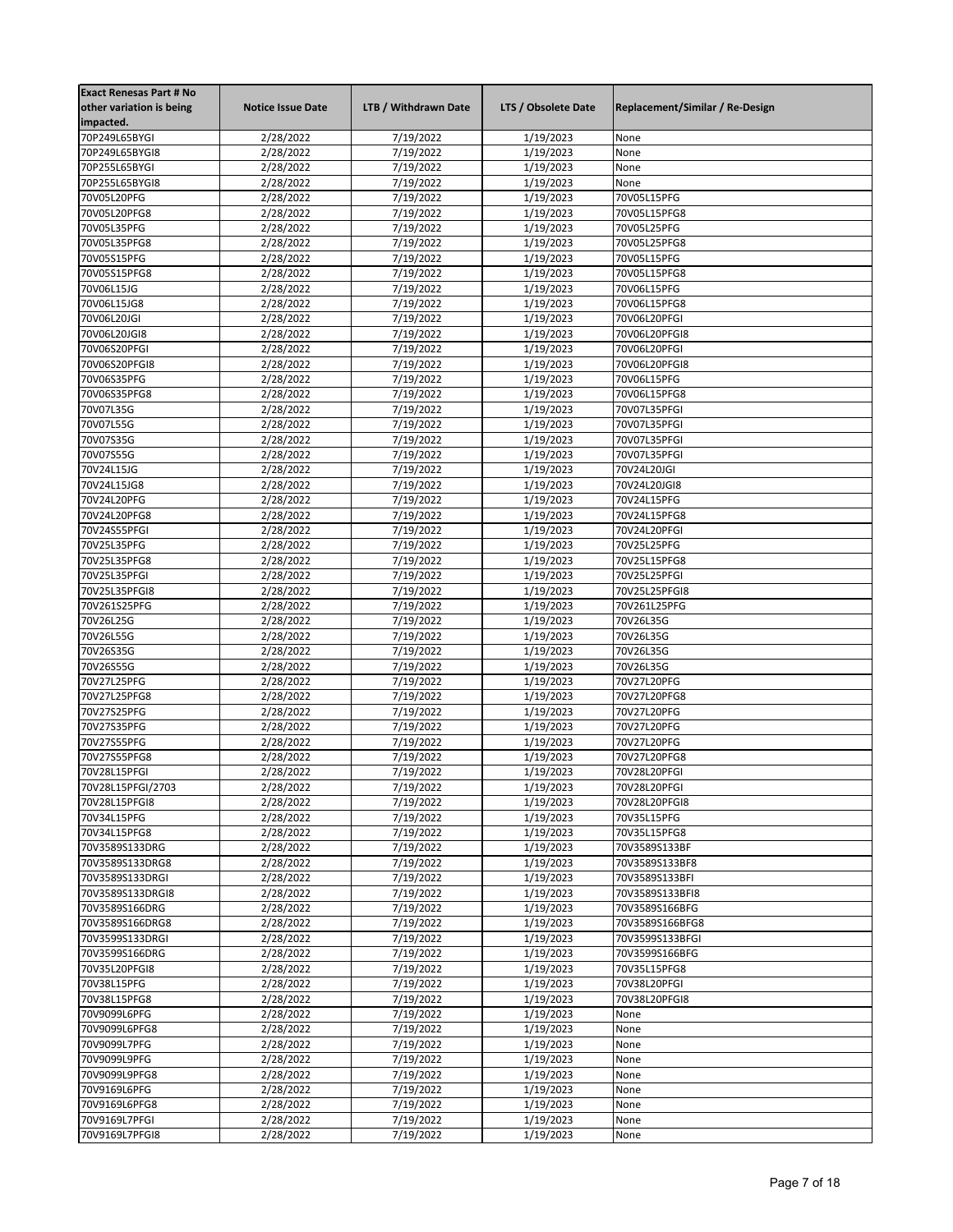| <b>Exact Renesas Part # No</b><br>other variation is being<br>impacted. | <b>Notice Issue Date</b> | LTB / Withdrawn Date   | LTS / Obsolete Date    | Replacement/Similar / Re-Design   |
|-------------------------------------------------------------------------|--------------------------|------------------------|------------------------|-----------------------------------|
| 70V9199L7PFG                                                            | 2/28/2022                | 7/19/2022              | 1/19/2023              | 70V9199L9PFGI                     |
| 70V9199L7PFG8                                                           | 2/28/2022                | 7/19/2022              | 1/19/2023              | 70V9199L9PFGI8                    |
| 70V9269L7PRFG                                                           | 2/28/2022                | 7/19/2022              | 1/19/2023              | 70V9269L12PRFGI                   |
| 70V9269S12PRFGI                                                         | 2/28/2022                | 7/19/2022              | 1/19/2023              | 70V9269L12PRFGI                   |
| 70V9269S12PRFGI8                                                        | 2/28/2022                | 7/19/2022              | 1/19/2023              | 70V9269L12PRFGI8                  |
| 70V9279L6PRFG                                                           | 2/28/2022                | 7/19/2022              | 1/19/2023              | 70V9279L7PRFGI                    |
| 70V9279L6PRFG8                                                          | 2/28/2022                | 7/19/2022              | 1/19/2023              | 70V9279L7PRFGI8                   |
| 70V9279L7PRFG                                                           | 2/28/2022                | 7/19/2022              | 1/19/2023              | 70V9279L7PRFGI                    |
| 70V9279L7PRFG8                                                          | 2/28/2022                | 7/19/2022              | 1/19/2023              | 70V9279L7PRFGI8                   |
| 70V9289L7PFG                                                            | 2/28/2022                | 7/19/2022              | 1/19/2023              | 70V9289L9PFGI                     |
| 70V9289L7PFG8                                                           | 2/28/2022                | $\frac{1}{7}{19}/2022$ | 1/19/2023              | 70V9289L9PFGI                     |
| 70V9289L7PFGI                                                           | 2/28/2022                | 7/19/2022              | 1/19/2023              | 70V9289L9PFGI                     |
| 70V9289L7PFGI8                                                          | 2/28/2022                | 7/19/2022              | 1/19/2023              | 70V9289L9PFGI                     |
| 70V9289L7PRFGI<br>70V9289L7PRFGI8                                       | 2/28/2022                | 7/19/2022<br>7/19/2022 | 1/19/2023<br>1/19/2023 | 70V9289L9PRFGI<br>70V9289L9PRFGI8 |
| 70V9289L9PFG                                                            | 2/28/2022<br>2/28/2022   | 7/19/2022              | 1/19/2023              | 70V9289L9PFGI                     |
| 70V9289L9PFG8                                                           | 2/28/2022                | 7/19/2022              | 1/19/2023              | 70V9289L9PFGI                     |
| 70V9359L6PFG                                                            | 2/28/2022                | 7/19/2022              | 1/19/2023              | None                              |
| 71016S12YG                                                              | 2/28/2022                | 7/19/2022              | 1/19/2023              | 71016S12PHG                       |
| 71016S12YG8                                                             | 2/28/2022                | 7/19/2022              | 1/19/2023              | 71016S12PHG8                      |
| 71016S15YG                                                              | 2/28/2022                | 7/19/2022              | 1/19/2023              | 71016S15PHG                       |
| 71016S15YG8                                                             | 2/28/2022                | 7/19/2022              | 1/19/2023              | 71016S15PHG8                      |
| 71016S15YGI                                                             | 2/28/2022                | 7/19/2022              | 1/19/2023              | 71016S15PHGI                      |
| 71016S15YGI8                                                            | 2/28/2022                | 7/19/2022              | 1/19/2023              | 71016S15PHGI8                     |
| 71016S20YG                                                              | 2/28/2022                | 7/19/2022              | 1/19/2023              | 71016S20PHG                       |
| 71016S20YG8                                                             | 2/28/2022                | 7/19/2022              | 1/19/2023              | 71016S20PHG8                      |
| 71016S20YGI                                                             | 2/28/2022                | 7/19/2022              | 1/19/2023              | 71016S20PHGI                      |
| 71016S20YGI8                                                            | 2/28/2022                | 7/19/2022              | 1/19/2023              | 71016S20PHGI8                     |
| 71024S12YG                                                              | 2/28/2022                | 7/19/2022              | 1/19/2023              | 71024S12TYG                       |
| 71024S12YG8                                                             | 2/28/2022                | 7/19/2022              | 1/19/2023              | 71024S12TYG8                      |
| 71024S12YGI                                                             | 2/28/2022                | 7/19/2022              | 1/19/2023              | 71024S12TYGI                      |
| 71024S12YGI8                                                            | 2/28/2022<br>2/28/2022   | 7/19/2022<br>7/19/2022 | 1/19/2023<br>1/19/2023 | 71024S12TYGI8                     |
| 71024S15YG<br>71024S15YG8                                               | 2/28/2022                | 7/19/2022              | 1/19/2023              | 71024S15TYG<br>71024S15TYG8       |
| 71024S15YGI                                                             | 2/28/2022                | 7/19/2022              | 1/19/2023              | 71024S15TYGI                      |
| 71024S15YGI8                                                            | 2/28/2022                | 7/19/2022              | 1/19/2023              | 71024S15TYGI8                     |
| 71024S20YG                                                              | 2/28/2022                | 7/19/2022              | 1/19/2023              | 71024S20TYG                       |
| 71024S20YG8                                                             | 2/28/2022                | 7/19/2022              | 1/19/2023              | 71024S20TYG8                      |
| 71024S20YGI                                                             | 2/28/2022                | 7/19/2022              | 1/19/2023              | 71024S20TYGI                      |
| 71024S20YGI8                                                            | 2/28/2022                | 7/19/2022              | 1/19/2023              | 71024S20TYGI8                     |
| 71256L20YG                                                              | 2/28/2022                | 7/19/2022              | 1/19/2023              | None                              |
| 71256L20YG8                                                             | 2/28/2022                | 7/19/2022              | 1/19/2023              | None                              |
| 71256L20YGI                                                             | 2/28/2022                | 7/19/2022              | 1/19/2023              | None                              |
| 71256L20YGI8                                                            | 2/28/2022                | 7/19/2022              | 1/19/2023              | None                              |
| 71256L25YG                                                              | 2/28/2022                | 7/19/2022              | 1/19/2023              | None                              |
| 71256L25YG8                                                             | 2/28/2022                | 7/19/2022              | 1/19/2023              | None                              |
| 71256L25YGI                                                             | 2/28/2022                | 7/19/2022              | 1/19/2023              | None                              |
| 71256L25YGI8                                                            | 2/28/2022                | 7/19/2022              | 1/19/2023              | None                              |
| 71256L35YG                                                              | 2/28/2022                | 7/19/2022              | 1/19/2023              | None                              |
| 71256L35YG8<br>71256L35YGI                                              | 2/28/2022<br>2/28/2022   | 7/19/2022<br>7/19/2022 | 1/19/2023<br>1/19/2023 | None<br>None                      |
| 71256L35YGI8                                                            | 2/28/2022                | 7/19/2022              | 1/19/2023              | None                              |
| 71256SA12YG                                                             | 2/28/2022                | 7/19/2022              | 1/19/2023              | 71256SA12PZG                      |
| 71256SA12YG8                                                            | 2/28/2022                | 7/19/2022              | 1/19/2023              | 71256SA12PZG8                     |
| 71256SA15YG                                                             | 2/28/2022                | 7/19/2022              | 1/19/2023              | 71256SA15PZG                      |
| 71256SA15YG8                                                            | 2/28/2022                | 7/19/2022              | 1/19/2023              | 71256SA15PZG8                     |
| 71256SA15YGI                                                            | 2/28/2022                | 7/19/2022              | 1/19/2023              | 71256SA15PZGI                     |
| 71256SA15YGI8                                                           | 2/28/2022                | 7/19/2022              | 1/19/2023              | 71256SA15PZGI8                    |
| 71256SA20YG                                                             | 2/28/2022                | 7/19/2022              | 1/19/2023              | 71256SA20PZG                      |
| 71256SA20YG8                                                            | 2/28/2022                | 7/19/2022              | 1/19/2023              | 71256SA20PZG8                     |
| 71256SA20YGI                                                            | 2/28/2022                | 7/19/2022              | 1/19/2023              | 71256SA20PZGI                     |
| 71256SA20YGI8                                                           | 2/28/2022                | 7/19/2022              | 1/19/2023              | 71256SA20PZGI8                    |
| 71256SA25YG                                                             | 2/28/2022                | 7/19/2022              | 1/19/2023              | 71256SA25PZGI                     |
| 71256SA25YG8                                                            | 2/28/2022                | 7/19/2022              | 1/19/2023              | 71256SA25PZGI8                    |
| 7140LA100CB                                                             | 2/28/2022                | 7/19/2022              | 1/19/2023              | 7140LA100L48B                     |
| 7140LA35CB                                                              | 2/28/2022                | 7/19/2022              | 1/19/2023              | 7140LA35L48B                      |
| 7140LA55CB                                                              | 2/28/2022                | 7/19/2022              | 1/19/2023              | 7140LA55L48B                      |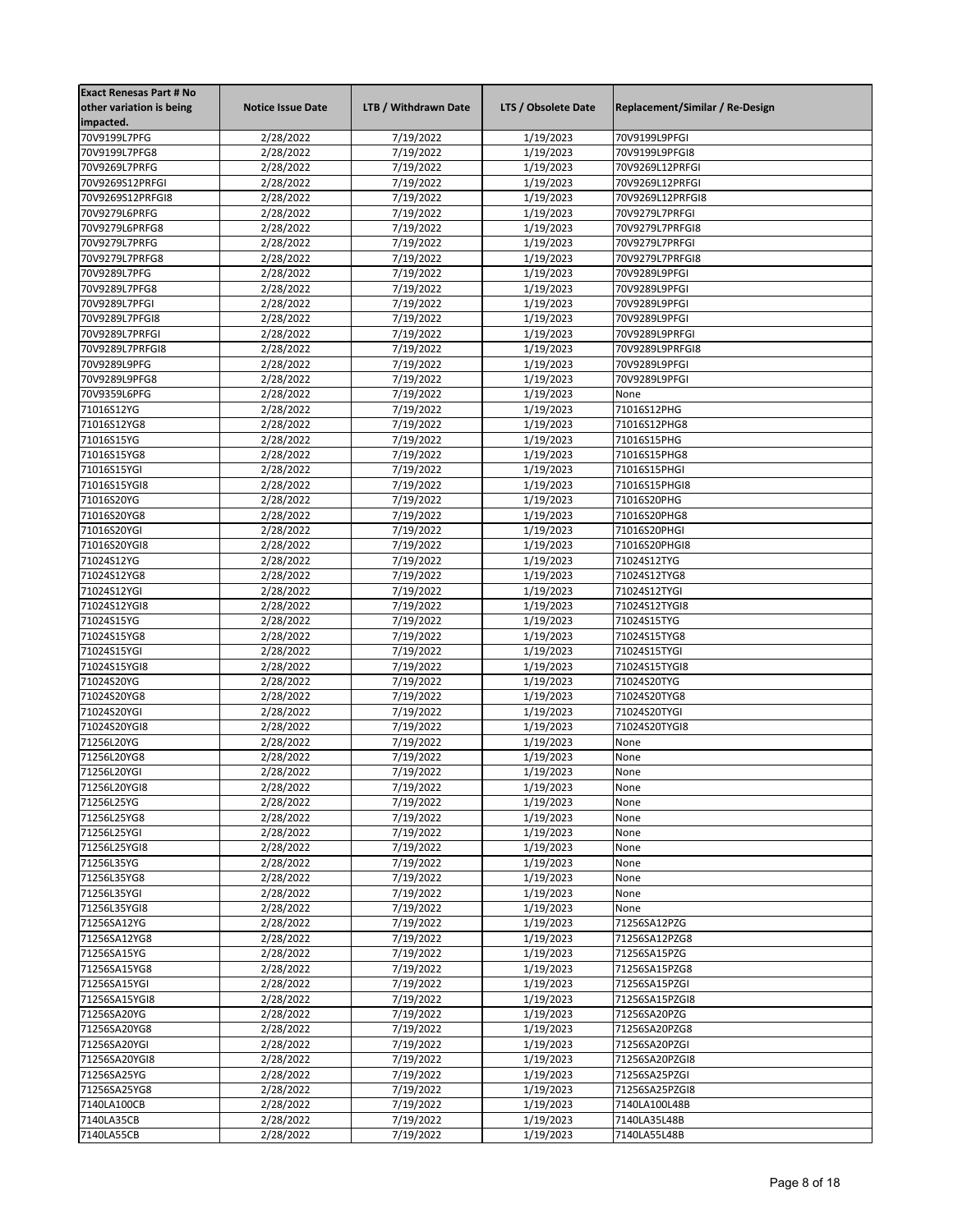| <b>Exact Renesas Part # No</b><br>other variation is being<br>impacted. | <b>Notice Issue Date</b> | LTB / Withdrawn Date   | LTS / Obsolete Date    | Replacement/Similar / Re-Design   |
|-------------------------------------------------------------------------|--------------------------|------------------------|------------------------|-----------------------------------|
| 7140SA100CB                                                             | 2/28/2022                | 7/19/2022              | 1/19/2023              | 7140SA55L48B                      |
| 7140SA35CB                                                              | 2/28/2022                | 7/19/2022              | 1/19/2023              | 7140SA35L48B                      |
| 7140SA55CB                                                              | 2/28/2022                | 7/19/2022              | 1/19/2023              | 7140SA55L48B                      |
| 7140SA70CB                                                              | 2/28/2022                | 7/19/2022              | 1/19/2023              | 7140SA55L48B                      |
| 71421LA20JG                                                             | 2/28/2022                | 7/19/2022              | 1/19/2023              | 71421LA20PFG                      |
| 71421LA20JG8                                                            | 2/28/2022                | 7/19/2022              | 1/19/2023              | 71421LA20PFG8                     |
| 7142LA100C                                                              | 2/28/2022                | 7/19/2022              | 1/19/2023              | 7142LA100L48B                     |
| 7142LA100CB                                                             | 2/28/2022                | 7/19/2022              | 1/19/2023              | 7142LA100L48B                     |
| 7142LA35C                                                               | 2/28/2022                | 7/19/2022              | 1/19/2023              | 7142LA35L48B                      |
| 7142LA35CB                                                              | 2/28/2022                | 7/19/2022              | 1/19/2023              | 7142LA35L48B                      |
| 7142LA45CM                                                              | 2/28/2022                | 7/19/2022              | 1/19/2023              | 7142LA35L48B                      |
| 7142LA55C                                                               | 2/28/2022                | 7/19/2022              | 1/19/2023              | 7142LA55L48B                      |
| 7142LA55CB                                                              | 2/28/2022                | 7/19/2022              | 1/19/2023              | 7142LA55L48B                      |
| 7142SA100C                                                              | 2/28/2022                | 7/19/2022              | 1/19/2023              | 7142SA100L48B                     |
| 7142SA100CB                                                             | 2/28/2022                | 7/19/2022              | 1/19/2023              | 7142SA100L48B                     |
| 7142SA35C<br>7142SA35CB                                                 | 2/28/2022                | 7/19/2022              | 1/19/2023<br>1/19/2023 | 7142SA35L48B<br>7142SA35L48B      |
| 7142SA55C                                                               | 2/28/2022<br>2/28/2022   | 7/19/2022<br>7/19/2022 | 1/19/2023              | 7142SA55L48B                      |
| 7142SA55CB                                                              | 2/28/2022                | 7/19/2022              | 1/19/2023              | 7142SA55L48B                      |
| 7164L20YG                                                               | 2/28/2022                | 7/19/2022              | 1/19/2023              | None                              |
| 7164L20YG8                                                              | 2/28/2022                | 7/19/2022              | 1/19/2023              | None                              |
| 7164L20YGI                                                              | 2/28/2022                | 7/19/2022              | 1/19/2023              | None                              |
| 7164L20YGI8                                                             | 2/28/2022                | 7/19/2022              | 1/19/2023              | None                              |
| 7164L25YG                                                               | 2/28/2022                | 7/19/2022              | 1/19/2023              | None                              |
| 7164L25YG8                                                              | 2/28/2022                | 7/19/2022              | 1/19/2023              | None                              |
| 7164L25YGI                                                              | 2/28/2022                | 7/19/2022              | 1/19/2023              | None                              |
| 7164L25YGI8                                                             | 2/28/2022                | 7/19/2022              | 1/19/2023              | None                              |
| 7164S20YG                                                               | 2/28/2022                | 7/19/2022              | 1/19/2023              | None                              |
| 7164S20YG8                                                              | 2/28/2022                | 7/19/2022              | 1/19/2023              | None                              |
| 7164S20YGI                                                              | 2/28/2022                | 7/19/2022              | 1/19/2023              | None                              |
| 7164S20YGI8                                                             | 2/28/2022                | 7/19/2022              | 1/19/2023              | None                              |
| 7164S25YG                                                               | 2/28/2022                | 7/19/2022              | 1/19/2023              | None                              |
| 7164S25YG8                                                              | 2/28/2022                | 7/19/2022              | 1/19/2023              | None                              |
| 7164S25YGI                                                              | 2/28/2022                | 7/19/2022              | 1/19/2023              | None                              |
| 7164S25YGI8                                                             | 2/28/2022                | 7/19/2022              | 1/19/2023              | None                              |
| 71V016SA10YG                                                            | 2/28/2022                | 7/19/2022              | 1/19/2023              | 71V016SA10PHG                     |
| 71V016SA10YG8                                                           | 2/28/2022                | 7/19/2022              | 1/19/2023              | 71V016SA10PHG8                    |
| 71V016SA12YG                                                            | 2/28/2022                | 7/19/2022              | 1/19/2023              | 71V016SA12PHG                     |
| 71V016SA12YG8                                                           | 2/28/2022                | 7/19/2022              | 1/19/2023              | 71V016SA12PHG8                    |
| 71V016SA12YGI                                                           | 2/28/2022                | 7/19/2022              | 1/19/2023              | 71V016SA12PHGI                    |
| 71V016SA12YGI8                                                          | 2/28/2022                | 7/19/2022              | 1/19/2023              | 71V016SA12PHGI8                   |
| 71V016SA15YG                                                            | 2/28/2022                | 7/19/2022              | 1/19/2023              | 71V016SA15PHG                     |
| 71V016SA15YG8<br>71V016SA15YGI                                          | 2/28/2022                | 7/19/2022<br>7/19/2022 | 1/19/2023<br>1/19/2023 | 71V016SA15PHG8                    |
| 71V016SA15YGI8                                                          | 2/28/2022<br>2/28/2022   | 7/19/2022              | 1/19/2023              | 71V016SA15PHGI<br>71V016SA15PHGI8 |
| 71V016SA20YG                                                            | 2/28/2022                | 7/19/2022              | 1/19/2023              | 71V016SA20PHG                     |
| 71V016SA20YG8                                                           | 2/28/2022                | 7/19/2022              | 1/19/2023              | 71V016SA20PHG8                    |
| 71V016SA20YGI                                                           | 2/28/2022                | 7/19/2022              | 1/19/2023              | 71V016SA20PHGI                    |
| 71V016SA20YGI8                                                          | 2/28/2022                | 7/19/2022              | 1/19/2023              | 71V016SA20PHGI8                   |
| 71V124SA10PHG                                                           | 2/28/2022                | 7/19/2022              | 1/19/2023              | 71V124SA10TYG                     |
| 71V124SA10PHG8                                                          | 2/28/2022                | 7/19/2022              | 1/19/2023              | 71V124SA10TYG8                    |
| 71V124SA10PHGI                                                          | 2/28/2022                | 7/19/2022              | 1/19/2023              | 71V124SA12TYGI                    |
| 71V124SA10PHGI8                                                         | 2/28/2022                | 7/19/2022              | 1/19/2023              | 71V124SA12TYGI8                   |
| 71V124SA10YG                                                            | 2/28/2022                | 7/19/2022              | 1/19/2023              | 71V124SA10TYG                     |
| 71V124SA10YG8                                                           | 2/28/2022                | 7/19/2022              | 1/19/2023              | 71V124SA10TYG8                    |
| 71V124SA12PHG                                                           | 2/28/2022                | 7/19/2022              | 1/19/2023              | 71V124SA12TYG                     |
| 71V124SA12PHG8                                                          | 2/28/2022                | 7/19/2022              | 1/19/2023              | 71V124SA12TYG8                    |
| 71V124SA12PHGI                                                          | 2/28/2022                | 7/19/2022              | 1/19/2023              | 71V124SA12TYGI                    |
| 71V124SA12PHGI8                                                         | 2/28/2022                | 7/19/2022              | 1/19/2023              | 71V124SA12TYGI8                   |
| 71V124SA12YG                                                            | 2/28/2022                | 7/19/2022              | 1/19/2023              | 71V124SA12TYG                     |
| 71V124SA12YG8                                                           | 2/28/2022                | 7/19/2022              | 1/19/2023              | 71V124SA12TYG8                    |
| 71V124SA12YGI                                                           | 2/28/2022                | 7/19/2022              | 1/19/2023              | 71V124SA12TYGI                    |
| 71V124SA12YGI8                                                          | 2/28/2022                | 7/19/2022              | 1/19/2023              | 71V124SA12TYGI8                   |
| 71V124SA15PHG                                                           | 2/28/2022                | 7/19/2022              | 1/19/2023              | 71V124SA15TYG                     |
| 71V124SA15PHG8                                                          | 2/28/2022                | 7/19/2022              | 1/19/2023              | 71V124SA15TYG8                    |
| 71V124SA15PHGI                                                          | 2/28/2022                | 7/19/2022              | 1/19/2023              | 71V124SA15TYGI                    |
| 71V124SA15PHGI8                                                         | 2/28/2022                | 7/19/2022              | 1/19/2023              | 71V124SA15TYGI8                   |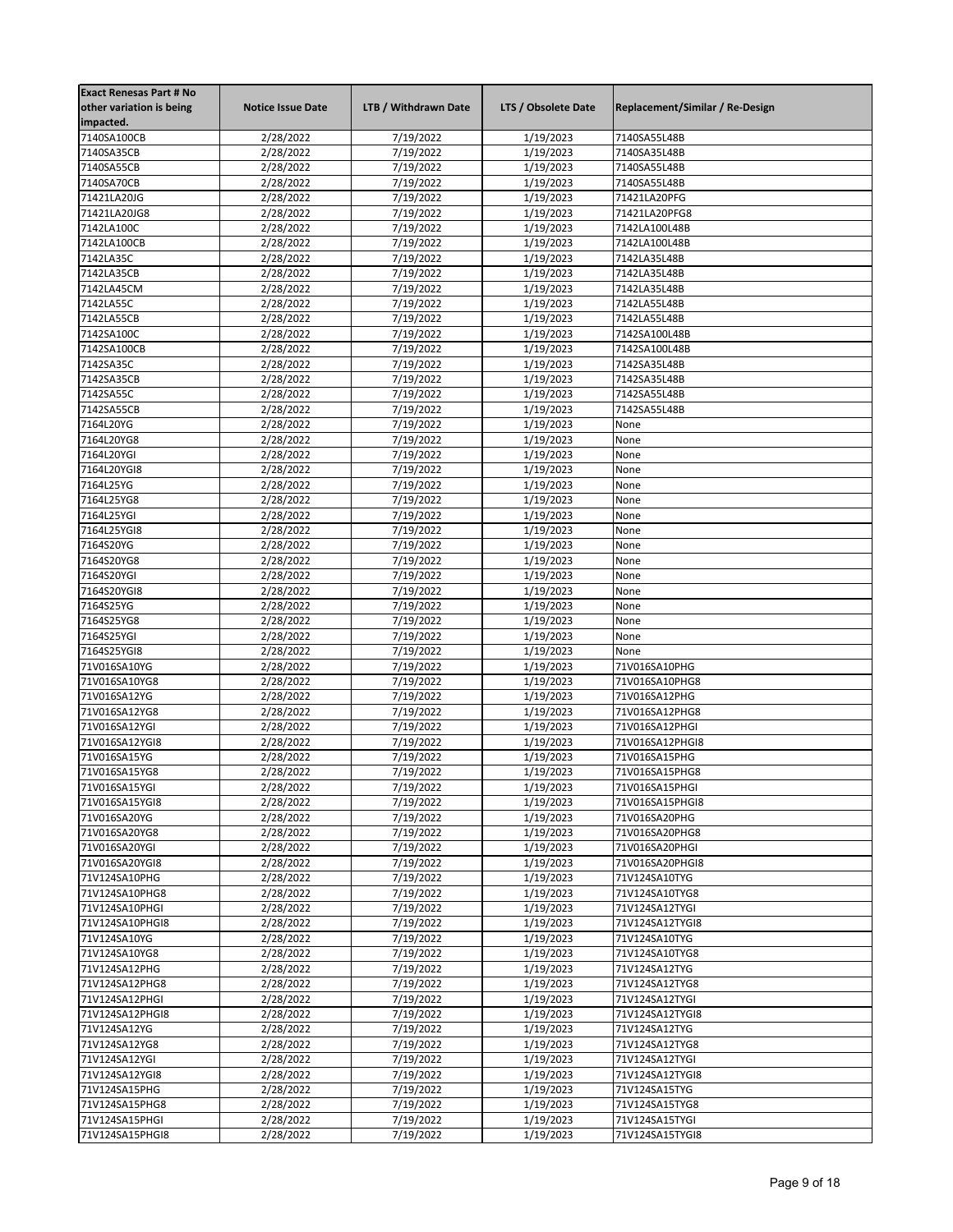| <b>Exact Renesas Part # No</b> |                          |                      |                     |                                 |
|--------------------------------|--------------------------|----------------------|---------------------|---------------------------------|
| other variation is being       | <b>Notice Issue Date</b> | LTB / Withdrawn Date | LTS / Obsolete Date | Replacement/Similar / Re-Design |
| impacted.                      |                          |                      |                     |                                 |
| 71V124SA15YG                   | 2/28/2022                | 7/19/2022            | 1/19/2023           | 71V124SA15TYG                   |
| 71V124SA15YG8                  | 2/28/2022                | 7/19/2022            | 1/19/2023           | 71V124SA15TYG8                  |
| 71V124SA15YGI                  | 2/28/2022                | 7/19/2022            | 1/19/2023           | 71V124SA15TYGI                  |
| 71V124SA15YGI8                 | 2/28/2022                | 7/19/2022            | 1/19/2023           | 71V124SA15TYGI8                 |
| 71V256S10YG                    | 2/28/2022                | 7/19/2022            | 1/19/2023           | None                            |
| 71V256S10YG8                   | 2/28/2022                | 7/19/2022            | 1/19/2023           | None                            |
| 71V256S12YG                    | 2/28/2022                | 7/19/2022            | 1/19/2023           | 71V256SA12PZG                   |
| 71V256S12YG8                   | 2/28/2022                | 7/19/2022            | 1/19/2023           | 71V256SA12PZG8                  |
| 71V256SA12YG                   | 2/28/2022                | 7/19/2022            | 1/19/2023           | 71V256SA12PZG                   |
| 71V256SA12YG8                  | 2/28/2022                | 7/19/2022            | 1/19/2023           | 71V256SA12PZG8                  |
| 71V256SA12YGI                  | 2/28/2022                | 7/19/2022            | 1/19/2023           | 71V256SA12PZGI                  |
| 71V256SA12YGI8                 | 2/28/2022                | 7/19/2022            | 1/19/2023           | 71V256SA12PZGI8                 |
| 71V256SA15YG                   | 2/28/2022                | 7/19/2022            | 1/19/2023           | 71V256SA15PZG                   |
| 71V256SA15YG8                  | 2/28/2022                | 7/19/2022            | 1/19/2023           | 71V256SA15PZG8                  |
| 71V256SA15YGI                  | 2/28/2022                | 7/19/2022            | 1/19/2023           | 71V256SA15PZGI                  |
| 71V256SA15YGI8                 | 2/28/2022                | 7/19/2022            | 1/19/2023           | 71V256SA15PZGI8                 |
| 71V416L10YG                    | 2/28/2022                | 7/19/2022            | 1/19/2023           | 71V416L10PHG                    |
| 71V416L10YG8                   | 2/28/2022                | 7/19/2022            | 1/19/2023           | 71V416L10PHG8                   |
| 71V416L10YGI                   | 2/28/2022                | 7/19/2022            | 1/19/2023           | 71V416L10PHGI                   |
| 71V416L10YGI8                  | 2/28/2022                | 7/19/2022            | 1/19/2023           | 71V416L10PHGI8                  |
| 71V416L12YG                    | 2/28/2022                | 7/19/2022            | 1/19/2023           | 71V416L12PHG                    |
| 71V416L12YG8                   | 2/28/2022                | 7/19/2022            | 1/19/2023           | 71V416L12PHG8                   |
| 71V416L12YGI                   | 2/28/2022                | 7/19/2022            | 1/19/2023           | 71V416L12PHGI                   |
| 71V416L12YGI8                  | 2/28/2022                | 7/19/2022            | 1/19/2023           | 71V416L12PHGI8                  |
| 71V416L15YG                    | 2/28/2022                | 7/19/2022            | 1/19/2023           | 71V416L15PHG                    |
| 71V416L15YG8                   | 2/28/2022                | 7/19/2022            | 1/19/2023           | 71V416L15PHG8                   |
| 71V416L15YGI                   | 2/28/2022                | 7/19/2022            | 1/19/2023           | 71V416L15PHGI                   |
| 71V416L15YGI8                  | 2/28/2022                | 7/19/2022            | 1/19/2023           | 71V416L15PHGI8                  |
| 71V416S10YG                    | 2/28/2022                | 7/19/2022            | 1/19/2023           | 71V416L10PHG                    |
| 71V416S10YG8                   | 2/28/2022                | 7/19/2022            | 1/19/2023           | 71V416S10PHG8                   |
| 71V416S10YGI                   | 2/28/2022                | 7/19/2022            | 1/19/2023           | 71V416S10PHGI                   |
| 71V416S10YGI8                  | 2/28/2022                | 7/19/2022            | 1/19/2023           | 71V416S10PHGI8                  |
| 71V416S12YG                    | 2/28/2022                | 7/19/2022            | 1/19/2023           | 71V416S12PHG                    |
| 71V416S12YG8                   | 2/28/2022                | 7/19/2022            | 1/19/2023           | 71V416S12PHG8                   |
| 71V416S12YGI                   | 2/28/2022                | 7/19/2022            | 1/19/2023           | 71V416S12PHGI                   |
| 71V416S12YGI8                  | 2/28/2022                | 7/19/2022            | 1/19/2023           | 71V416S12PHGI8                  |
| 71V416S15YG                    | 2/28/2022                | 7/19/2022            | 1/19/2023           | 71V416S15PHG                    |
| 71V416S15YG8                   | 2/28/2022                | 7/19/2022            | 1/19/2023           | 71V416S15PHG8                   |
| 71V416S15YGI                   | 2/28/2022                | 7/19/2022            | 1/19/2023           | 71V416S15PHGI                   |
| 71V416S15YGI8                  | 2/28/2022                | 7/19/2022            | 1/19/2023           | 71V416S15PHGI8                  |
| 71V424L10YG                    | 2/28/2022                | 7/19/2022            | 1/19/2023           | 71V424L10PHG                    |
| 71V424L10YG8                   | 2/28/2022                | 7/19/2022            | 1/19/2023           | 71V424L10PHG8                   |
| 71V424L10YGI                   | 2/28/2022                | 7/19/2022            | 1/19/2023           | 71V424L10PHGI                   |
| 71V424L10YGI8                  | 2/28/2022                | 7/19/2022            | 1/19/2023           | 71V424L10PHGI8                  |
| 71V424L12YG                    | 2/28/2022                | 7/19/2022            | 1/19/2023           | 71V424L12PHG                    |
| 71V424L12YG8                   | 2/28/2022                | 7/19/2022            | 1/19/2023           | 71V424L12PHG8                   |
| 71V424L12YGI                   | 2/28/2022                | 7/19/2022            | 1/19/2023           | 71V424L12PHGI                   |
| 71V424L12YGI8                  | 2/28/2022                | 7/19/2022            | 1/19/2023           | 71V424L12PHGI8                  |
| 71V424L15YG                    | 2/28/2022                | 7/19/2022            | 1/19/2023           | 71V424L15PHG                    |
| 71V424L15YG8                   | 2/28/2022                | 7/19/2022            | 1/19/2023           | 71V424L15PHG8                   |
| 71V424L15YGI                   | 2/28/2022                | 7/19/2022            | 1/19/2023           | 71V424L15PHGI                   |
| 71V424L15YGI8                  | 2/28/2022                | 7/19/2022            | 1/19/2023           | 71V424L15PHGI8                  |
| 71V424S10YG                    | 2/28/2022                | 7/19/2022            | 1/19/2023           | 71V424S10PHG                    |
| 71V424S10YG8                   | 2/28/2022                | 7/19/2022            | 1/19/2023           | 71V424S10PHG8                   |
| 71V424S10YGI                   | 2/28/2022                | 7/19/2022            | 1/19/2023           | 71V424S10PHGI                   |
| 71V424S10YGI8                  | 2/28/2022                | 7/19/2022            | 1/19/2023           | 71V424S10PHGI8                  |
| 71V424S12YG                    | 2/28/2022                | 7/19/2022            | 1/19/2023           | 71V424S12PHG                    |
| 71V424S12YG8                   | 2/28/2022                | 7/19/2022            | 1/19/2023           | 71V424S12PHG8                   |
| 71V424S12YGI                   | 2/28/2022                | 7/19/2022            | 1/19/2023           | 71V424S12PHGI                   |
| 71V424S12YGI8                  | 2/28/2022                | 7/19/2022            | 1/19/2023           | 71V424S12PHGI8                  |
| 71V424S15YG                    | 2/28/2022                | 7/19/2022            | 1/19/2023           | 71V424S15PHG                    |
| 71V424S15YG8                   | 2/28/2022                | 7/19/2022            | 1/19/2023           | 71V424S15PHG8                   |
| 71V424S15YGI                   | 2/28/2022                | 7/19/2022            | 1/19/2023           | 71V424S15PHGI                   |
| 71V424S15YGI8                  | 2/28/2022                | 7/19/2022            | 1/19/2023           | 71V424S15PHGI8                  |
| 71V67803S133PFG                | 2/28/2022                | 7/19/2022            | 1/19/2023           | 71V67803S133BGG                 |
| 71V67803S133PFG8               | 2/28/2022                | 7/19/2022            | 1/19/2023           | 71V67803S133BGG8                |
| 71V67803S133PFGI               | 2/28/2022                | 7/19/2022            | 1/19/2023           | 71V67803S133BQGI                |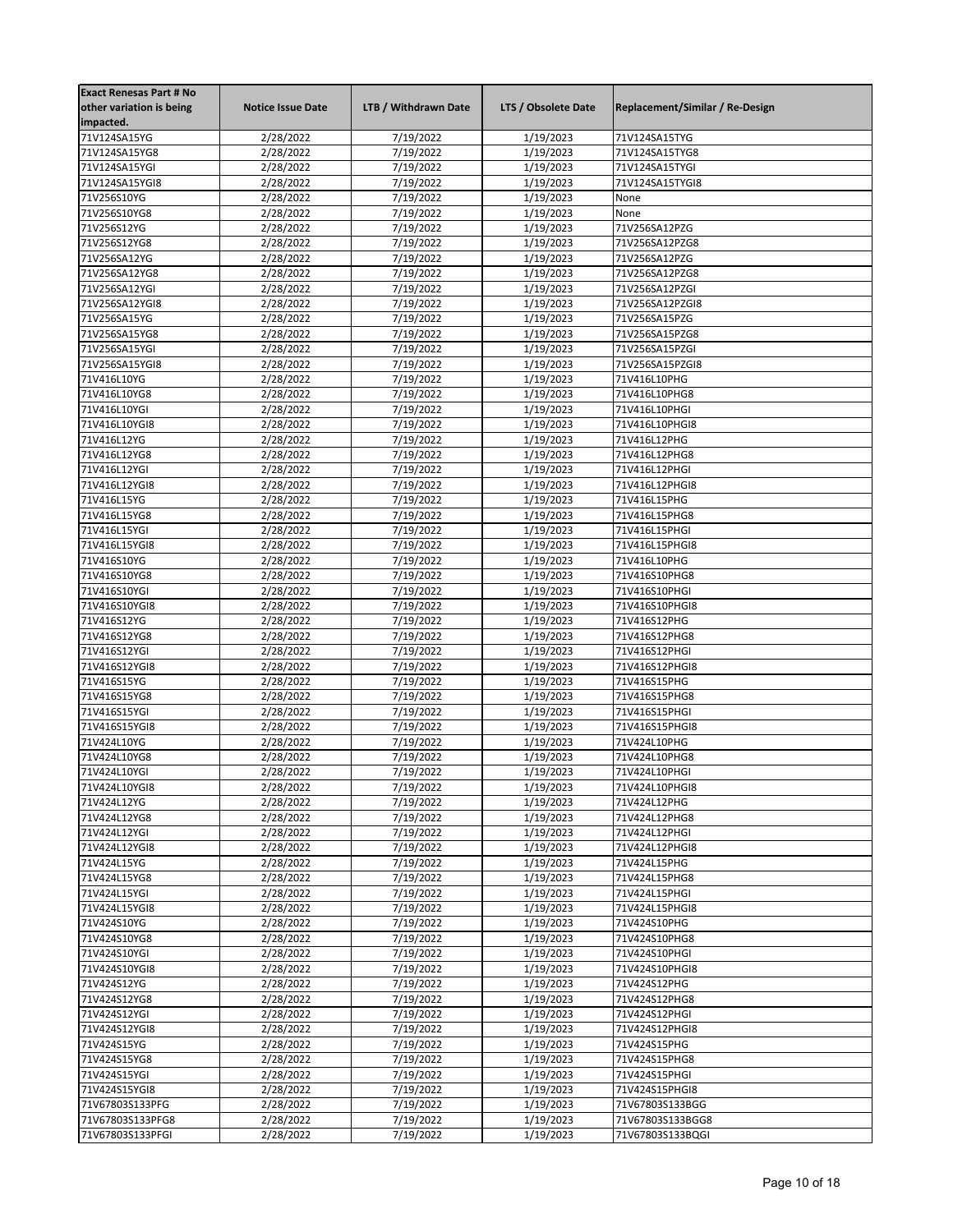| <b>Exact Renesas Part # No</b><br>other variation is being<br>impacted. | <b>Notice Issue Date</b> | LTB / Withdrawn Date   | LTS / Obsolete Date    | Replacement/Similar / Re-Design |
|-------------------------------------------------------------------------|--------------------------|------------------------|------------------------|---------------------------------|
| 71V67803S133PFGI8                                                       | 2/28/2022                | 7/19/2022              | 1/19/2023              | 71V67803S133BQGI8               |
| 71V67803S150PFG                                                         | 2/28/2022                | 7/19/2022              | 1/19/2023              | 71V67803S150BG                  |
| 71V67803S150PFG8                                                        | 2/28/2022                | 7/19/2022              | 1/19/2023              | 71V67803S150BG8                 |
| 71V67803S150PFGI                                                        | 2/28/2022                | 7/19/2022              | 1/19/2023              | 71V67803S150BQI                 |
| 71V67803S150PFGI8                                                       | 2/28/2022                | 7/19/2022              | 1/19/2023              | 71V67803S150BQI8                |
| 71V67803S166PFG                                                         | 2/28/2022                | 7/19/2022              | 1/19/2023              | 71V67803S166BG                  |
| 71V67803S166PFG8                                                        | 2/28/2022                | 7/19/2022              | 1/19/2023              | 71V67803S166BG8                 |
| 71V67803S166PFGI                                                        | 2/28/2022                | 7/19/2022              | 1/19/2023              | 71V67803S150BQI                 |
| 71V67803S166PFGI8                                                       | 2/28/2022                | 7/19/2022              | 1/19/2023              | 71V67803S150BQI8                |
| 71V67903S75PFG                                                          | 2/28/2022                | 7/19/2022              | 1/19/2023              | 71V67903S75BG                   |
| 71V67903S75PFG8                                                         | 2/28/2022                | 7/19/2022              | 1/19/2023              | 71V67903S75BG8                  |
| 71V67903S75PFGI                                                         | 2/28/2022                | 7/19/2022              | 1/19/2023              | 71V67903S75BQI                  |
| 71V67903S75PFGI8                                                        | 2/28/2022                | 7/19/2022              | 1/19/2023              | 71V67903S75BQI8                 |
| 71V67903S80PFG                                                          | 2/28/2022                | 7/19/2022              | 1/19/2023              | 71V67903S80BG                   |
| 71V67903S80PFG8                                                         | 2/28/2022                | 7/19/2022              | 1/19/2023              | 71V67903S80BG8                  |
| 71V67903S80PFGI                                                         | 2/28/2022                | 7/19/2022              | 1/19/2023              | 71V67903S80BQI                  |
| 71V67903S80PFGI8                                                        | 2/28/2022                | 7/19/2022              | 1/19/2023              | 71V67903S80BQI8                 |
| 71V67903S85PFG                                                          | 2/28/2022                | 7/19/2022              | 1/19/2023              | 71V67903S85BG                   |
| 71V67903S85PFG8                                                         | 2/28/2022                | 7/19/2022              | 1/19/2023              | 71V67903S85BG8                  |
| 71V67903S85PFGI                                                         | 2/28/2022                | 7/19/2022              | 1/19/2023              | 71V67903S85BQI                  |
| 71V67903S85PFGI8                                                        | 2/28/2022                | 7/19/2022              | 1/19/2023              | 71V67903S85BQI8                 |
| 72201L10JG                                                              | 2/28/2022                | 7/19/2022              | 1/19/2023              | 72201L10PFG                     |
| 72201L10JG8                                                             | 2/28/2022                | 7/19/2022              | 1/19/2023              | 72201L10PFG8                    |
| 72201L15JG                                                              | 2/28/2022                | 7/19/2022              | 1/19/2023              | 72201L10PFG                     |
| 72201L15JGI                                                             | 2/28/2022                | 7/19/2022              | 1/19/2023              | None                            |
| 72201L15JGI8                                                            | 2/28/2022                | 7/19/2022              | 1/19/2023              | None                            |
| 72201L25JG                                                              | 2/28/2022                | 7/19/2022              | 1/19/2023              | 72201L10PFG                     |
| 72201L25JG8                                                             | 2/28/2022                | 7/19/2022              | 1/19/2023              | 72201L10PFG8                    |
| 72211L10JG                                                              | 2/28/2022                | 7/19/2022              | 1/19/2023              | 72211L10PFG                     |
| 72211L10JG8                                                             | 2/28/2022                | 7/19/2022              | 1/19/2023              | 72211L10PFG8                    |
| 72211L12JGI                                                             | 2/28/2022                | 7/19/2022              | 1/19/2023              | 72211L15PFGI                    |
| 72211L12JGI8                                                            | 2/28/2022                | 7/19/2022              | 1/19/2023              | 72211L15PFGI8                   |
| 72211L15JGI                                                             | 2/28/2022                | 7/19/2022              | 1/19/2023              | 72211L15PFGI                    |
| 72211L15JGI8                                                            | 2/28/2022                | 7/19/2022              | 1/19/2023              | 72211L15PFGI8                   |
| 72221L10JG                                                              | 2/28/2022                | 7/19/2022              | 1/19/2023              | None                            |
| 72221L10JG8                                                             | 2/28/2022                | 7/19/2022              | 1/19/2023              | None                            |
| 72221L10PFG                                                             | 2/28/2022                | 7/19/2022              | 1/19/2023              | None                            |
| 72221L10PFG8                                                            | 2/28/2022                | 7/19/2022              | 1/19/2023              | None                            |
| 72221L15JGI                                                             | 2/28/2022                | 7/19/2022              | 1/19/2023              | None                            |
| 72221L15JGI8<br>72221L15PFGI                                            | 2/28/2022                | 7/19/2022              | 1/19/2023              | None                            |
| 72221L15PFGI8                                                           | 2/28/2022                | 7/19/2022              | 1/19/2023              | None                            |
|                                                                         | 2/28/2022                | 7/19/2022              | 1/19/2023              | None                            |
| 72221L25JG<br>72221L25JG8                                               | 2/28/2022<br>2/28/2022   | 7/19/2022<br>7/19/2022 | 1/19/2023<br>1/19/2023 | None<br>None                    |
| 72231L10JG                                                              | 2/28/2022                | 7/19/2022              | 1/19/2023              | 72231L15PFGI                    |
| 72231L10JG8                                                             | 2/28/2022                | 7/19/2022              | 1/19/2023              | 72231L15PFGI8                   |
| 72241L10JG                                                              | 2/28/2022                | 7/19/2022              | 1/19/2023              | 72241L10PFG                     |
| 72241L10JG8                                                             | 2/28/2022                | 7/19/2022              | 1/19/2023              | 72241L10PFG8                    |
| 72241L15JG                                                              | 2/28/2022                | 7/19/2022              | 1/19/2023              | 72241L10PFG                     |
| 72241L15JG8                                                             | 2/28/2022                | 7/19/2022              | 1/19/2023              | 72241L10PFG8                    |
| 72245LB10JG                                                             | 2/28/2022                | 7/19/2022              | 1/19/2023              | 72245LB10PFG                    |
| 72245LB10JG8                                                            | 2/28/2022                | 7/19/2022              | 1/19/2023              | 72245LB10PFG8                   |
| 72245LB15JGI                                                            | 2/28/2022                | 7/19/2022              | 1/19/2023              | 72245LB10PFGI                   |
| 72245LB15JGI8                                                           | 2/28/2022                | 7/19/2022              | 1/19/2023              | 72245LB10PFGI8                  |
| 72251L10JG                                                              | 2/28/2022                | 7/19/2022              | 1/19/2023              | None                            |
| 72251L10JG8                                                             | 2/28/2022                | 7/19/2022              | 1/19/2023              | None                            |
| 72251L10PFG                                                             | 2/28/2022                | 7/19/2022              | 1/19/2023              | None                            |
| 72251L10PFG8                                                            | 2/28/2022                | 7/19/2022              | 1/19/2023              | None                            |
| 72251L15JGI                                                             | 2/28/2022                | 7/19/2022              | 1/19/2023              | None                            |
| 72251L15JGI8                                                            | 2/28/2022                | 7/19/2022              | 1/19/2023              | None                            |
| 72251L15PFGI                                                            | 2/28/2022                | 7/19/2022              | 1/19/2023              | None                            |
| 72251L15PFGI8                                                           | 2/28/2022                | 7/19/2022              | 1/19/2023              | None                            |
| 723643L12PFG                                                            | 2/28/2022                | 7/19/2022              | 1/19/2023              | None                            |
| 723643L12PFG8                                                           | 2/28/2022                | 7/19/2022              | 1/19/2023              | None                            |
| 728981JG                                                                | 2/28/2022                | 7/19/2022              | 1/19/2023              | None                            |
| 728981JG8                                                               | 2/28/2022                | 7/19/2022              | 1/19/2023              | None                            |
| 728985JG                                                                | 2/28/2022                | 7/19/2022              | 1/19/2023              | None                            |
|                                                                         |                          |                        |                        |                                 |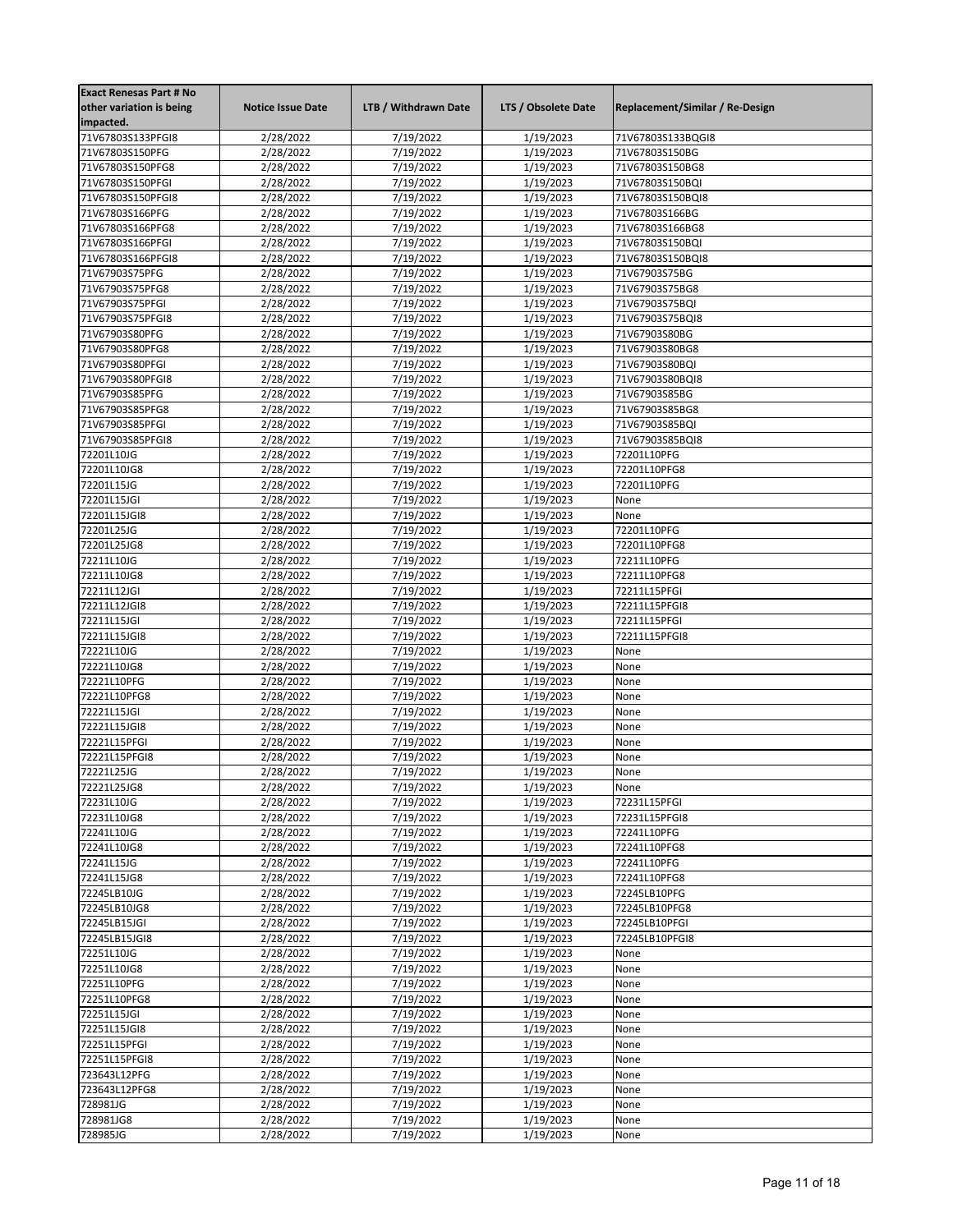| <b>Exact Renesas Part # No</b><br>other variation is being<br>impacted. | <b>Notice Issue Date</b> | LTB / Withdrawn Date   | LTS / Obsolete Date    | Replacement/Similar / Re-Design     |
|-------------------------------------------------------------------------|--------------------------|------------------------|------------------------|-------------------------------------|
| 728985JG8                                                               | 2/28/2022                | 7/19/2022              | 1/19/2023              | None                                |
| 72V275L10PFG                                                            | 2/28/2022                | 7/19/2022              | 1/19/2023              | 72V275L10TFG                        |
| 72V275L10PFG8                                                           | 2/28/2022                | 7/19/2022              | 1/19/2023              | 72V275L10TFG8                       |
| 72V275L15PFG                                                            | 2/28/2022                | 7/19/2022              | 1/19/2023              | 72V275L10TFG                        |
| 72V275L15PFG8                                                           | 2/28/2022                | 7/19/2022              | 1/19/2023              | 72V275L10TFG8                       |
| 72V275L15PFGI                                                           | 2/28/2022                | 7/19/2022              | 1/19/2023              | 72V275L15TFGI                       |
| 72V275L15PFGI8                                                          | 2/28/2022                | 7/19/2022              | 1/19/2023              | 72V275L15TFGI8                      |
| 72V285L10PFG                                                            | 2/28/2022                | 7/19/2022              | 1/19/2023              | 72V285L10TFG                        |
| 72V285L10PFG8                                                           | 2/28/2022                | 7/19/2022              | 1/19/2023              | 72V285L10TFG8                       |
| 72V285L15PFGI                                                           | 2/28/2022                | 7/19/2022              | 1/19/2023              | 72V285L10TFG                        |
| 72V285L15PFGI8                                                          | 2/28/2022                | 7/19/2022              | 1/19/2023              | 72V285L10TFG8                       |
| 72V36100L6BB                                                            | 2/28/2022                | 7/19/2022              | 1/19/2023              | 72V36100L6BCY                       |
| 72V36100L6BB8                                                           | 2/28/2022                | 7/19/2022              | 1/19/2023              | 72V36100L6BCY8                      |
| 72V36100L6BBG                                                           | 2/28/2022                | 7/19/2022              | 1/19/2023              | 72V36100L6BCY                       |
| 72V36100L6BBG8                                                          | 2/28/2022                | 7/19/2022              | 1/19/2023              | 72V36100L6BCY8                      |
| 72V36110L6BB                                                            | 2/28/2022                | 7/19/2022              | 1/19/2023              | 72V36110L6BCY                       |
| 72V36110L6BB8                                                           | 2/28/2022                | 7/19/2022              | 1/19/2023              | 72V36110L6BCY8                      |
| 72V36110L6BBG                                                           | 2/28/2022                | 7/19/2022              | 1/19/2023              | 72V36110L6BCY                       |
| 72V36110L6BBG8                                                          | 2/28/2022                | 7/19/2022              | 1/19/2023              | 72V36110L6BCY8                      |
| 72V36110L7-5BB                                                          | 2/28/2022                | 7/19/2022              | 1/19/2023              | 72V36110L7-5BCY                     |
| 72V36110L7-5BB8                                                         | 2/28/2022                | 7/19/2022              | 1/19/2023              | 72V36110L7-5BCY8                    |
| 72V36110L7-5BBG                                                         | 2/28/2022                | 7/19/2022              | 1/19/2023              | 72V36110L7-5BCY                     |
| 72V36110L7-5BBG8                                                        | 2/28/2022                | 7/19/2022              | 1/19/2023              | 72V36110L7-5BCY8                    |
| 72V36110L7-5BBGI                                                        | 2/28/2022                | 7/19/2022              | 1/19/2023              | 72V36110L7-5BCYI                    |
| 72V36110L7-5BBGI8                                                       | 2/28/2022                | 7/19/2022              | 1/19/2023              | 72V36110L7-5BCYI8                   |
| 72V36110L7-5BBI                                                         | 2/28/2022                | 7/19/2022              | 1/19/2023              | 72V36110L7-5BCYI                    |
| 72V36110L7-5BBI8                                                        | 2/28/2022                | 7/19/2022              | 1/19/2023              | 72V36110L7-5BCYI8                   |
| 72V3640L6BB                                                             | 2/28/2022                | 7/19/2022              | 1/19/2023              | 72V3640L6BCY                        |
| 72V3640L6BB8                                                            | 2/28/2022                | 7/19/2022              | 1/19/2023              | 72V3640L6BCY8                       |
| 72V3640L6BBG                                                            | 2/28/2022                | 7/19/2022              | 1/19/2023              | 72V3640L6BCY                        |
| 72V3640L6BBG8                                                           | 2/28/2022                | 7/19/2022              | 1/19/2023              | 72V3640L6BCY8                       |
| 72V3670L6BB                                                             | 2/28/2022                | 7/19/2022              | 1/19/2023              | 72V3670L6BCY                        |
| 72V3670L6BB8                                                            | 2/28/2022                | 7/19/2022              | 1/19/2023              | 72V3670L6BCY8                       |
| 72V3670L6BBG                                                            | 2/28/2022                | 7/19/2022              | 1/19/2023              | 72V3670L6BCY                        |
| 72V3670L6BBG8                                                           | 2/28/2022                | 7/19/2022              | 1/19/2023              | 72V3670L6BCY8                       |
| 72V3680L6BB                                                             | 2/28/2022                | 7/19/2022              | 1/19/2023              | 72V3680L6BCY                        |
| 72V3680L6BB8                                                            | 2/28/2022                | 7/19/2022              | 1/19/2023              | 72V3680L6BCY8<br>72V3680L6BCY       |
| 72V3680L6BBG<br>72V3680L6BBG8                                           | 2/28/2022                | 7/19/2022<br>7/19/2022 | 1/19/2023<br>1/19/2023 | 72V3680L6BCY8                       |
|                                                                         | 2/28/2022                |                        |                        |                                     |
| 72V3680L7-5BBGI<br>72V3680L7-5BBGI8                                     | 2/28/2022<br>2/28/2022   | 7/19/2022<br>7/19/2022 | 1/19/2023<br>1/19/2023 | 72V3680L7-5BCYI<br>72V3680L7-5BCYI8 |
| 72V3680L7-5BBI                                                          |                          | 7/19/2022              | 1/19/2023              | 72V3680L7-5BCYI                     |
| 72V3680L7-5BBI8                                                         | 2/28/2022<br>2/28/2022   | 7/19/2022              | 1/19/2023              | 72V3680L7-5BCYI8                    |
| 72V3690L10PFG                                                           | 2/28/2022                | 7/19/2022              | 1/19/2023              | 72V3690L6BCY                        |
| 72V3690L10PFG8                                                          | 2/28/2022                | 7/19/2022              | 1/19/2023              | 72V3690L6BCY8                       |
| 72V3690L6BB                                                             | 2/28/2022                | 7/19/2022              | 1/19/2023              | 72V3690L6BCY                        |
| 72V3690L6BB8                                                            | 2/28/2022                | 7/19/2022              | 1/19/2023              | 72V3690L6BCY8                       |
| 72V3690L6BBG                                                            | 2/28/2022                | 7/19/2022              | 1/19/2023              | 72V3690L6BCY                        |
| 72V3690L6BBG8                                                           | 2/28/2022                | 7/19/2022              | 1/19/2023              | 72V3690L6BCY8                       |
| 72V3690L6PFG                                                            | 2/28/2022                | 7/19/2022              | 1/19/2023              | 72V3690L6BCY                        |
| 72V3690L6PFG8                                                           | 2/28/2022                | 7/19/2022              | 1/19/2023              | 72V3690L6BCY8                       |
| 72V3690L7-5PFG                                                          | 2/28/2022                | 7/19/2022              | 1/19/2023              | 72V3690L7-5BB                       |
| 72V3690L7-5PFG8                                                         | 2/28/2022                | 7/19/2022              | 1/19/2023              | 72V3690L7-5BB8                      |
| 72V3690L7-5PFGI                                                         | 2/28/2022                | 7/19/2022              | 1/19/2023              | 72V3690L7-5BBI                      |
| 72V3690L7-5PFGI8                                                        | 2/28/2022                | 7/19/2022              | 1/19/2023              | 72V3690L7-5BBI8                     |
| 72V71660DRG                                                             | 2/28/2022                | 7/19/2022              | 1/19/2023              | 72V71660BBG                         |
| 72V811L10PFG                                                            | 2/28/2022                | 7/19/2022              | 1/19/2023              | None                                |
| 72V811L15PFG                                                            | 2/28/2022                | 7/19/2022              | 1/19/2023              | None                                |
| 72V811L15PFG8                                                           | 2/28/2022                | 7/19/2022              | 1/19/2023              | None                                |
| 72V811L15PFGI                                                           | 2/28/2022                | 7/19/2022              | 1/19/2023              | None                                |
| 72V8980JG                                                               | 2/28/2022                | 7/19/2022              | 1/19/2023              | None                                |
| 72V8980JG8                                                              | 2/28/2022                | 7/19/2022              | 1/19/2023              | None                                |
| 72V8981JG                                                               | 2/28/2022                | 7/19/2022              | 1/19/2023              | None                                |
| 72V8981JG8                                                              | 2/28/2022                | 7/19/2022              | 1/19/2023              | None                                |
| 72V8985JG                                                               | 2/28/2022                | 7/19/2022              | 1/19/2023              | None                                |
| 72V8985JG8                                                              | 2/28/2022                | 7/19/2022              | 1/19/2023              | None                                |
| 74ALVC162334PAG                                                         | 2/28/2022                | 7/19/2022              | 1/19/2023              | None                                |
|                                                                         |                          |                        |                        |                                     |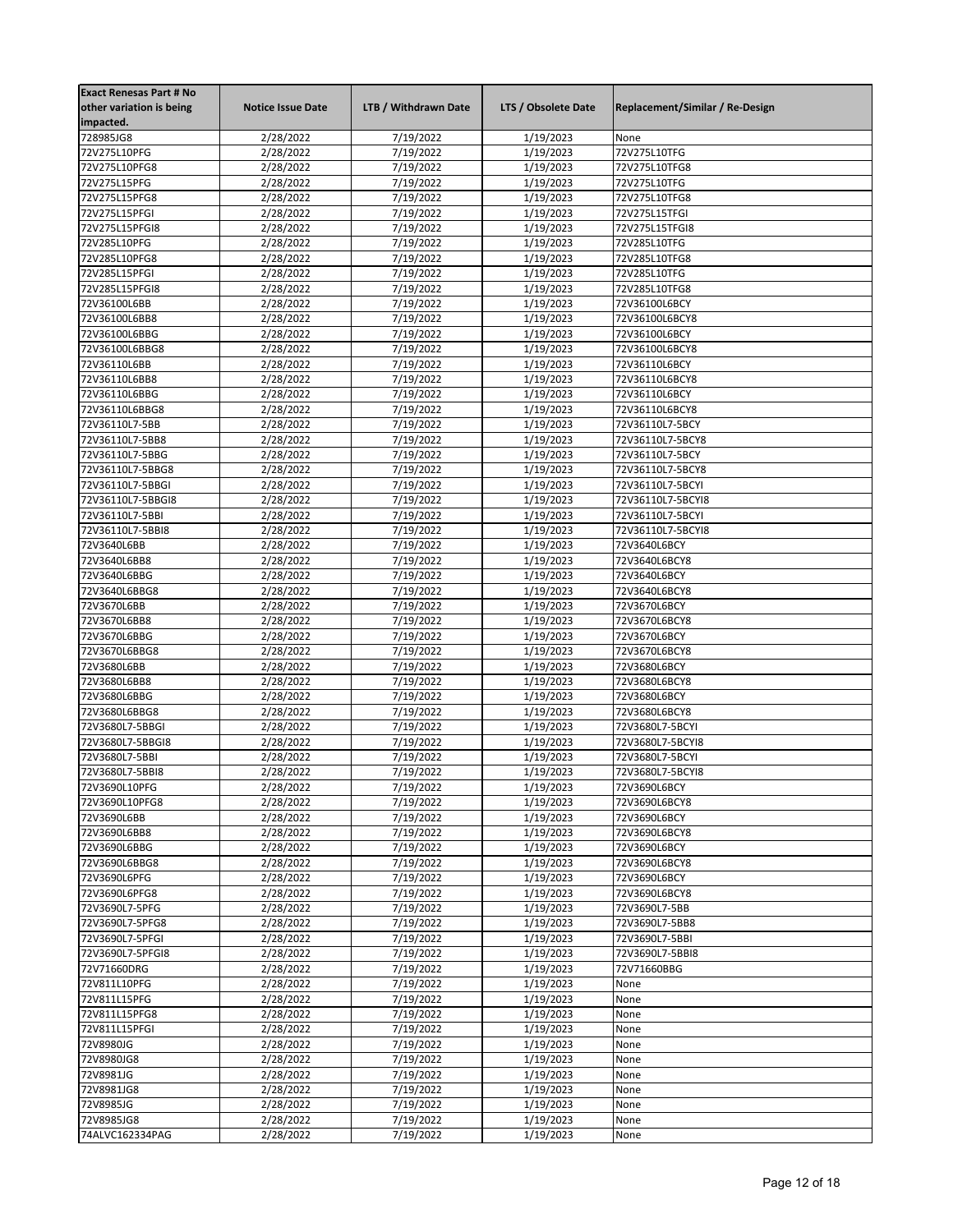| <b>Exact Renesas Part # No</b><br>other variation is being | <b>Notice Issue Date</b> | LTB / Withdrawn Date   | LTS / Obsolete Date    | Replacement/Similar / Re-Design       |
|------------------------------------------------------------|--------------------------|------------------------|------------------------|---------------------------------------|
| impacted.                                                  |                          |                        |                        |                                       |
| 74ALVC162334PAG8                                           | 2/28/2022                | 7/19/2022              | 1/19/2023              | None                                  |
| 74ALVC16244APAG                                            | 2/28/2022                | 7/19/2022              | 1/19/2023              | None                                  |
| 74ALVC16244APAG8                                           | 2/28/2022                | 7/19/2022              | 1/19/2023              | None                                  |
| 74ALVCH162245PAG                                           | 2/28/2022                | 7/19/2022              | 1/19/2023              | 74ALVC162245PAG                       |
| 74ALVCH162245PAG8                                          | 2/28/2022                | 7/19/2022              | 1/19/2023              | 74ALVC162245PAG8                      |
| 74ALVCH16244PAG                                            | 2/28/2022                | 7/19/2022              | 1/19/2023              | None                                  |
| 74ALVCH16244PAG8                                           | 2/28/2022                | 7/19/2022              | 1/19/2023              | None                                  |
| 74ALVCH16245PAG                                            | 2/28/2022                | 7/19/2022              | 1/19/2023              | None                                  |
| 74ALVCH16245PAG8                                           | 2/28/2022                | 7/19/2022              | 1/19/2023              | None                                  |
| 74ALVCH32244BF                                             | 2/28/2022                | 7/19/2022              | 1/19/2023              | None                                  |
| 74ALVCH32244BF8                                            | 2/28/2022                | 7/19/2022              | 1/19/2023              | None                                  |
| 74ALVCHR162245PAG                                          | 2/28/2022                | 7/19/2022              | 1/19/2023              | 74ALVC162245PAG                       |
| 74ALVCHR162245PAG8                                         | 2/28/2022                | 7/19/2022              | 1/19/2023              | 74ALVC162245PAG8                      |
| 74CBTLV3862QG                                              | 2/28/2022                | 7/19/2022              | 1/19/2023              | 74CBTLV3862PGG                        |
| 74CBTLV3862QG8                                             | 2/28/2022                | 7/19/2022              | 1/19/2023              | 74CBTLV3862PGG8                       |
| 74CBTLV6800QG<br>74CBTLV6800QG8                            | 2/28/2022<br>2/28/2022   | 7/19/2022<br>7/19/2022 | 1/19/2023<br>1/19/2023 | 74CBTLV6800PGG<br>74CBTLV6800PGG8     |
| 74FCT162244ATPAG                                           | 2/28/2022                | 7/19/2022              | 1/19/2023              | 74FCT162244ATPVG                      |
| 74FCT162244ATPAG8                                          | 2/28/2022                | 7/19/2022              | 1/19/2023              | 74FCT162244ATPVG8                     |
| 74FCT162244CTPAG                                           | 2/28/2022                | 7/19/2022              | 1/19/2023              | 74FCT162244CTPVG                      |
| 74FCT162244CTPAG8                                          | 2/28/2022                | 7/19/2022              | 1/19/2023              | 74FCT162244CTPVG8                     |
| 74FCT162244ETPAG                                           | 2/28/2022                | 7/19/2022              | 1/19/2023              | 74FCT162244ETPVG                      |
| 74FCT162244ETPAG8                                          | 2/28/2022                | 7/19/2022              | 1/19/2023              | 74FCT162244ETPVG8                     |
| 74FCT162260CTPVG                                           | 2/28/2022                | 7/19/2022              | 1/19/2023              | None                                  |
| 74FCT162374ATPAG                                           | 2/28/2022                | 7/19/2022              | 1/19/2023              | None                                  |
| 74FCT162374ATPAG8                                          | 2/28/2022                | 7/19/2022              | 1/19/2023              | None                                  |
| 74FCT162374ATPVG                                           | 2/28/2022                | 7/19/2022              | 1/19/2023              | None                                  |
| 74FCT162374ATPVG8                                          | 2/28/2022                | 7/19/2022              | 1/19/2023              | None                                  |
| 74FCT162374CTPAG                                           | 2/28/2022                | 7/19/2022              | 1/19/2023              | None                                  |
| 74FCT162374CTPAG8                                          | 2/28/2022                | 7/19/2022              | 1/19/2023              | None                                  |
| 74FCT162374CTPVG                                           | 2/28/2022                | 7/19/2022              | 1/19/2023              | None                                  |
| 74FCT162374CTPVG8                                          | 2/28/2022                | 7/19/2022              | 1/19/2023              | None                                  |
| 74FCT162374ETPAG<br>74FCT162374ETPAG8                      | 2/28/2022<br>2/28/2022   | 7/19/2022<br>7/19/2022 | 1/19/2023<br>1/19/2023 | 74FCT162374ETPVG<br>74FCT162374ETPVG8 |
| 74FCT162823ATPAG                                           | 2/28/2022                | 7/19/2022              | 1/19/2023              | 74FCT162823CTPVG                      |
| 74FCT162823ATPAG8                                          | 2/28/2022                | 7/19/2022              | 1/19/2023              | 74FCT162823CTPVG8                     |
| 74FCT162823CTPAG                                           | 2/28/2022                | 7/19/2022              | 1/19/2023              | 74FCT162823CTPVG                      |
| 74FCT162823CTPAG8                                          | 2/28/2022                | 7/19/2022              | 1/19/2023              | 74FCT162823CTPVG8                     |
| 74FCT162827ATPAG                                           | 2/28/2022                | 7/19/2022              | 1/19/2023              | None                                  |
| 74FCT162827ATPAG8                                          | 2/28/2022                | 7/19/2022              | 1/19/2023              | None                                  |
| 74FCT162827ATPVG                                           | 2/28/2022                | 7/19/2022              | 1/19/2023              | None                                  |
| 74FCT162827ATPVG8                                          | 2/28/2022                | 7/19/2022              | 1/19/2023              | None                                  |
| 74FCT162827CTPAG                                           | 2/28/2022                | 7/19/2022              | 1/19/2023              | None                                  |
| 74FCT162827CTPAG8                                          | 2/28/2022                | 7/19/2022              | 1/19/2023              | None                                  |
| 74FCT162827CTPVG                                           | 2/28/2022                | 7/19/2022              | 1/19/2023              | None                                  |
| 74FCT162827CTPVG8                                          | 2/28/2022                | 7/19/2022              | 1/19/2023              | None                                  |
| 74FCT163244APFG8                                           | 2/28/2022                | 7/19/2022              | 1/19/2023              | 74FCT163244APAG8                      |
| 74FCT163245APFG                                            | 2/28/2022                | 7/19/2022              | 1/19/2023              | 74FCT163245APAG                       |
| 74FCT163245APFG8                                           | 2/28/2022                | 7/19/2022              | 1/19/2023              | 74FCT163245APAG8                      |
| 74FCT163245CPFG<br>74FCT163245CPFG8                        | 2/28/2022<br>2/28/2022   | 7/19/2022<br>7/19/2022 | 1/19/2023<br>1/19/2023 | 74FCT163245CPAG                       |
| 74FCT163373APAG                                            | 2/28/2022                | 7/19/2022              | 1/19/2023              | 74FCT163245CPAG8<br>74FCT163373APVG   |
| 74FCT163373APAG8                                           | 2/28/2022                | 7/19/2022              | 1/19/2023              | 74FCT163373APVG8                      |
| 74FCT163373CPAG                                            | 2/28/2022                | 7/19/2022              | 1/19/2023              | 74FCT163373CPVG                       |
| 74FCT163373CPAG8                                           | 2/28/2022                | 7/19/2022              | 1/19/2023              | 74FCT163373CPVG8                      |
| 74FCT16373ATPAG                                            | 2/28/2022                | 7/19/2022              | 1/19/2023              | 74FCT16373ATPVG                       |
| 74FCT16373ATPAG8                                           | 2/28/2022                | 7/19/2022              | 1/19/2023              | 74FCT16373ATPVG8                      |
| 74FCT16373CTPAG                                            | 2/28/2022                | 7/19/2022              | 1/19/2023              | 74FCT16373CTPVG                       |
| 74FCT16373CTPAG8                                           | 2/28/2022                | 7/19/2022              | 1/19/2023              | 74FCT16373CTPVG8                      |
| 74FCT16374ATPAG                                            | 2/28/2022                | 7/19/2022              | 1/19/2023              | 74FCT16374ATPVG                       |
| 74FCT16374ATPAG8                                           | 2/28/2022                | 7/19/2022              | 1/19/2023              | 74FCT16374ATPVG8                      |
| 74FCT16374CTPAG                                            | 2/28/2022                | 7/19/2022              | 1/19/2023              | 74FCT16374CTPVG                       |
| 74FCT16374CTPAG8                                           | 2/28/2022                | 7/19/2022              | 1/19/2023              | 74FCT16374CTPVG8                      |
| 74FCT16374ETPAG                                            | 2/28/2022                | 7/19/2022              | 1/19/2023              | 74FCT16374ETPVG                       |
| 74FCT16374ETPAG8                                           | 2/28/2022                | 7/19/2022              | 1/19/2023              | 74FCT16374ETPVG8                      |
| 74FCT2244ATQG                                              | 2/28/2022                | 7/19/2022              | 1/19/2023              | 74FCT2244ATSOG                        |
| 74FCT2244ATQG8                                             | 2/28/2022                | 7/19/2022              | 1/19/2023              | 74FCT2244ATSOG8                       |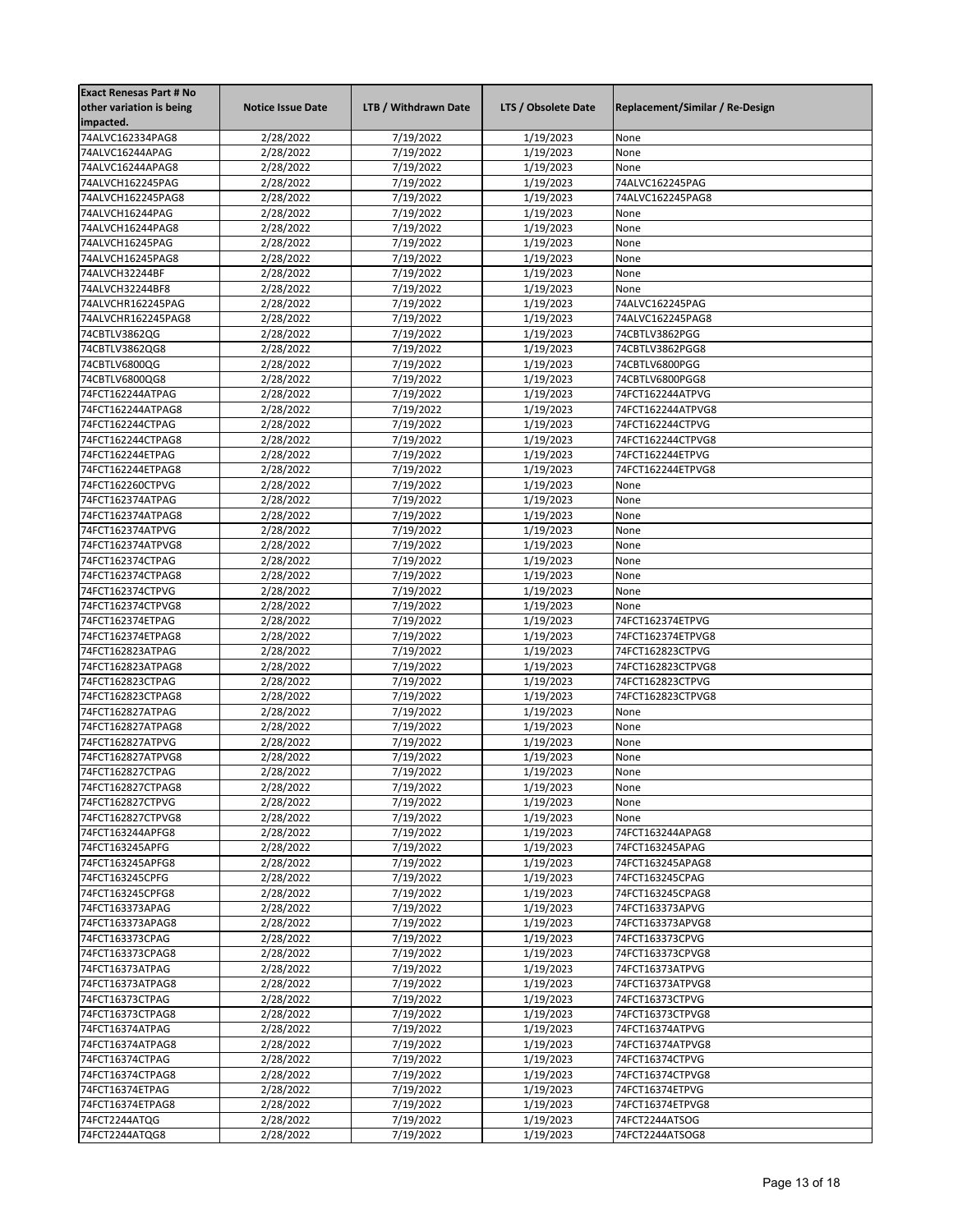| <b>Exact Renesas Part # No</b> |                          |                      |                     |                                 |
|--------------------------------|--------------------------|----------------------|---------------------|---------------------------------|
| other variation is being       | <b>Notice Issue Date</b> | LTB / Withdrawn Date | LTS / Obsolete Date | Replacement/Similar / Re-Design |
| impacted.                      |                          |                      |                     |                                 |
| 74FCT2244CTQG                  | 2/28/2022                | 7/19/2022            | 1/19/2023           | 74FCT2244CTSOG                  |
| 74FCT2244CTQG8                 | 2/28/2022                | 7/19/2022            | 1/19/2023           | 74FCT2244CTSOG8                 |
| 74FCT3244APYG                  | 2/28/2022                | 7/19/2022            | 1/19/2023           | 74FCT3244APGG                   |
|                                |                          |                      |                     |                                 |
| 74FCT3244APYG8                 | 2/28/2022                | 7/19/2022            | 1/19/2023           | 74FCT3244APGG8                  |
| 74FCT3244PYG                   | 2/28/2022                | 7/19/2022            | 1/19/2023           | 74FCT3244PGG                    |
| 74FCT3244PYG8                  | 2/28/2022                | 7/19/2022            | 1/19/2023           | 74FCT3244PGG8                   |
| 74FCT374ATQG                   | 2/28/2022                | 7/19/2022            | 1/19/2023           | 74FCT374ATSOG                   |
| 74FCT374ATQG8                  | 2/28/2022                | 7/19/2022            | 1/19/2023           | 74FCT374ATSOG8                  |
| 74FCT374CTQG                   | 2/28/2022                | 7/19/2022            | 1/19/2023           | 74FCT374CTSOG                   |
| 74FCT374CTQG8                  | 2/28/2022                | 7/19/2022            | 1/19/2023           | 74FCT374CTSOG8                  |
| 74FCT543ATSOG                  | 2/28/2022                | 7/19/2022            | 1/19/2023           | 74FCT543ATQG                    |
| 74FCT543ATSOG8                 | 2/28/2022                | 7/19/2022            | 1/19/2023           | 74FCT543ATQG8                   |
| 74FCT543CTSOG                  | 2/28/2022                | 7/19/2022            | 1/19/2023           | 74FCT543CTQG                    |
| 74FCT543CTSOG8                 | 2/28/2022                | 7/19/2022            | 1/19/2023           | 74FCT543CTQG8                   |
| 74FCT574ATQG                   | 2/28/2022                | 7/19/2022            | 1/19/2023           | None                            |
| 74FCT574ATQG8                  | 2/28/2022                | 7/19/2022            | 1/19/2023           | None                            |
| 74FCT574ATSOG                  | 2/28/2022                | 7/19/2022            | 1/19/2023           | None                            |
| 74FCT574ATSOG8                 | 2/28/2022                | 7/19/2022            | 1/19/2023           | None                            |
| 74FCT574CTQG                   | 2/28/2022                | 7/19/2022            | 1/19/2023           | None                            |
|                                |                          |                      |                     |                                 |
| 74FCT574CTQG8                  | 2/28/2022                | 7/19/2022            | 1/19/2023           | None                            |
| 74FCT574CTSOG                  | 2/28/2022                | 7/19/2022            | 1/19/2023           | None                            |
| 74FCT574CTSOG8                 | 2/28/2022                | 7/19/2022            | 1/19/2023           | None                            |
| 74FST6800QG                    | 2/28/2022                | 7/19/2022            | 1/19/2023           | 74FST6800PGG                    |
| 74FST6800QG8                   | 2/28/2022                | 7/19/2022            | 1/19/2023           | 74FST6800PGG8                   |
| 74LVC16244APVG                 | 2/28/2022                | 7/19/2022            | 1/19/2023           | 74LVC16244APAG                  |
| 74LVC16244APVG8                | 2/28/2022                | 7/19/2022            | 1/19/2023           | 74LVC16244APAG8                 |
| 74LVC16373APVG                 | 2/28/2022                | 7/19/2022            | 1/19/2023           | 74LVC16373APAG                  |
| 74LVC16373APVG8                | 2/28/2022                | 7/19/2022            | 1/19/2023           | 74LVC16373APAG8                 |
| 74LVCH162244APAG               | 2/28/2022                | 7/19/2022            | 1/19/2023           | None                            |
| 74LVCH162244APAG8              | 2/28/2022                | 7/19/2022            | 1/19/2023           | None                            |
| 74LVCH162245APAG               | 2/28/2022                | 7/19/2022            | 1/19/2023           | None                            |
| 74LVCH162245APAG8              | 2/28/2022                | 7/19/2022            | 1/19/2023           | None                            |
| 74LVCH162373APAG               | 2/28/2022                | 7/19/2022            | 1/19/2023           | None                            |
| 74LVCH162373APAG8              | 2/28/2022                | 7/19/2022            | 1/19/2023           | None                            |
| 74LVCH16244APAG                | 2/28/2022                | 7/19/2022            | 1/19/2023           | None                            |
| 74LVCH16244APAG8               | 2/28/2022                | 7/19/2022            | 1/19/2023           | None                            |
| 74LVCH16374APVG                | 2/28/2022                | 7/19/2022            | 1/19/2023           | 74LVCH16374APAG                 |
| 74LVCH16374APVG8               |                          | 7/19/2022            | 1/19/2023           | 74LVCH16374APAG8                |
| 74SSTUBF32866BBFG              | 2/28/2022                | 7/19/2022            |                     | None                            |
|                                | 2/28/2022                |                      | 1/19/2023           |                                 |
| 74SSTUBF32866BBFG8             | 2/28/2022                | 7/19/2022            | 1/19/2023           | None                            |
| 82V2048DAG                     | 2/28/2022                | 7/19/2022            | 1/19/2023           | 82V2048BBG                      |
| 82V32021NLG                    | 2/28/2022                | 7/19/2022            | 1/19/2023           | 8A34002E-000NLG                 |
| 82V32021NLG/C                  | 2/28/2022                | 7/19/2022            | 1/19/2023           | 8A34002E-000NLG                 |
| 82V32021NLG8                   | 2/28/2022                | 7/19/2022            | 1/19/2023           | 8A34002E-000NLG8                |
| 82V3202NLG                     | 2/28/2022                | 7/19/2022            | 1/19/2023           | 8A34002E-000NLG                 |
| 82V3202NLG8                    | 2/28/2022                | 7/19/2022            | 1/19/2023           | 8A34002E-000NLG8                |
| 82V3390BEQG                    | 2/28/2022                | 7/19/2022            | 1/19/2023           | 8A34002E-000NLG                 |
| 82V3390BEQG8                   | 2/28/2022                | 7/19/2022            | 1/19/2023           | 8A34002E-000NLG8                |
| 840NT4-01NLGI                  | 2/28/2022                | 7/19/2022            | 1/19/2023           | RC31008A000GND#BB0              |
| 840NT4-01NLGI8                 | 2/28/2022                | 7/19/2022            | 1/19/2023           | RC31008A000GND#KB0              |
| 840S05AYILF                    | 2/28/2022                | 7/19/2022            | 1/19/2023           | 5X2503-000NDGI                  |
| 840S05AYILFT                   | 2/28/2022                | 7/19/2022            | 1/19/2023           | 5X2503-000NDGI8                 |
| 840S07BYILF                    | 2/28/2022                | 7/19/2022            | 1/19/2023           | RC31008A000GND#BB0              |
| 840S07BYILFT                   | 2/28/2022                | 7/19/2022            | 1/19/2023           | RC31008A000GND#KB0              |
| 841604ALMILF                   | 2/28/2022                | 7/19/2022            | 1/19/2023           | 9FGV1004C001NBGI                |
| 841604ALMILFT                  | 2/28/2022                | 7/19/2022            | 1/19/2023           | 9FGV1004C001NBGI8               |
| 841654ALMILF                   | 2/28/2022                | 7/19/2022            | 1/19/2023           | 9FGV1004C001NBGI                |
| 841654ALMILFT                  | 2/28/2022                | 7/19/2022            | 1/19/2023           | 9FGV1004C001NBGI8               |
| 841664ALMI                     | 2/28/2022                | 7/19/2022            | 1/19/2023           | 9FGV1004C001NBGI                |
| 841664ALMIT                    | 2/28/2022                | 7/19/2022            | 1/19/2023           | 9FGV1004C001NBGI8               |
|                                |                          |                      |                     |                                 |
| 842S02DKLF                     | 2/28/2022                | 7/19/2022            | 1/19/2023           | RC21008A000GND#BB0              |
| 842S02DKLFT                    | 2/28/2022                | 7/19/2022            | 1/19/2023           | RC21008A000GND#KB0              |
| 843N252GG-45LF                 | 2/28/2022                | 7/19/2022            | 1/19/2023           | 9FGV1005C000LTGI                |
| 843N252GG-45LFT                | 2/28/2022                | 7/19/2022            | 1/19/2023           | 9FGV1005C000LTGI8               |
| 843S06FYLF                     | 2/28/2022                | 7/19/2022            | 1/19/2023           | RC32012A000GN2#BB0              |
| 843S06FYLFT                    | 2/28/2022                | 7/19/2022            | 1/19/2023           | RC32012A000GN2#KB0              |
| 844N234AKILF                   | 2/28/2022                | 7/19/2022            | 1/19/2023           | 9FGV1001C000NBGI                |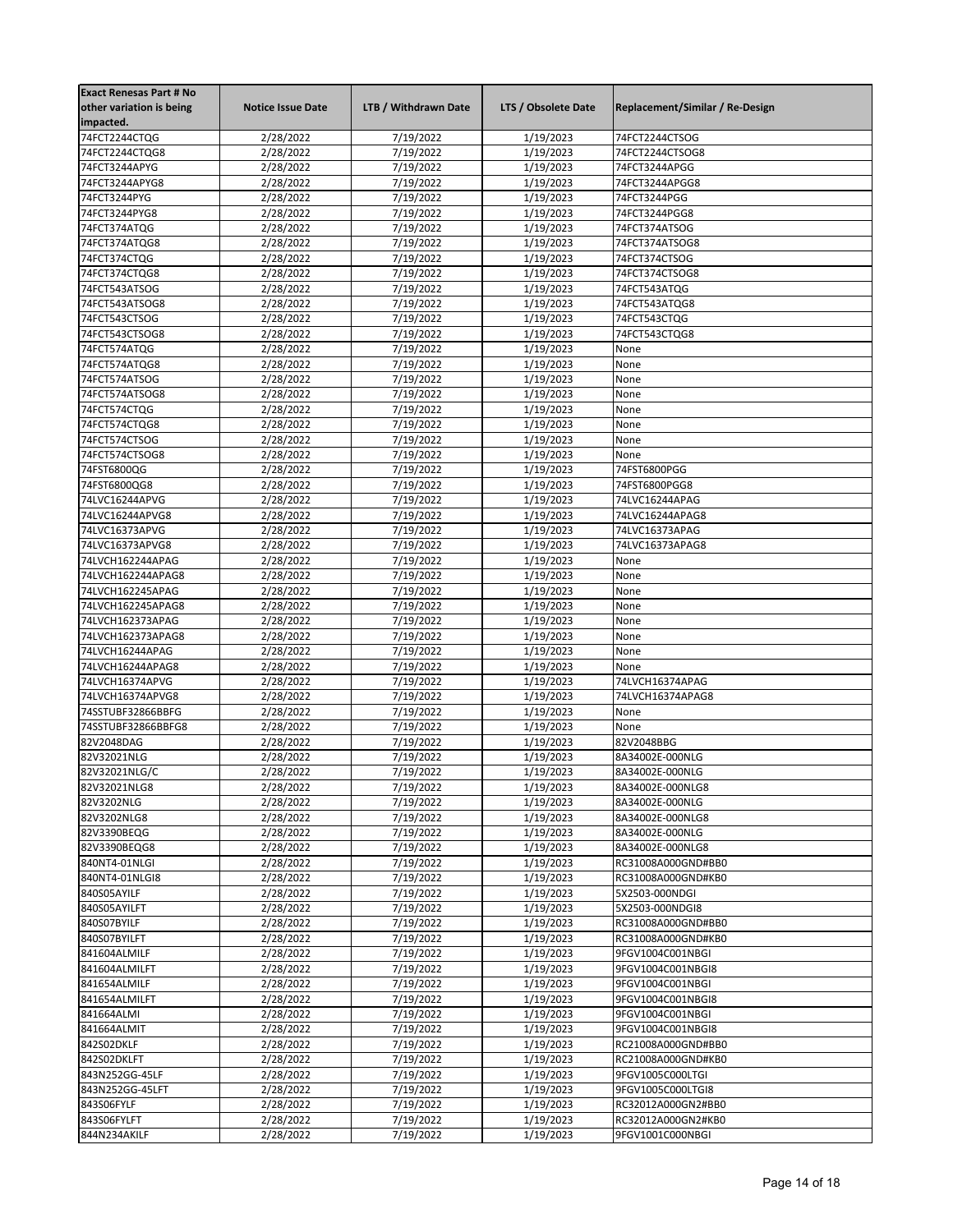| <b>Exact Renesas Part # No</b> |                          |                      |                     |                                 |
|--------------------------------|--------------------------|----------------------|---------------------|---------------------------------|
| other variation is being       | <b>Notice Issue Date</b> | LTB / Withdrawn Date | LTS / Obsolete Date | Replacement/Similar / Re-Design |
| impacted.                      |                          |                      |                     |                                 |
| 844N234AKILFT                  | 2/28/2022                | 7/19/2022            | 1/19/2023           | 9FGV1001C000NBGI8               |
| 844S42BKILF                    | 2/28/2022                | 7/19/2022            | 1/19/2023           | 8V97052NLGI                     |
| 844S42BKILFT                   | 2/28/2022                | 7/19/2022            | 1/19/2023           | 8V97052NLGI8                    |
| 85352AYILF                     |                          |                      | 1/19/2023           | None                            |
|                                | 2/28/2022                | 7/19/2022            |                     |                                 |
| 85352AYILFT                    | 2/28/2022                | 7/19/2022            | 1/19/2023           | None                            |
| 853S111BYILF                   | 2/28/2022                | 7/19/2022            | 1/19/2023           | 853S111BKILF                    |
| 853S111BYILFT                  | 2/28/2022                | 7/19/2022            | 1/19/2023           | 853S111BKILFT                   |
| 853S54AKI-01LF                 | 2/28/2022                | 7/19/2022            | 1/19/2023           | 8SLVP1204ANLGI                  |
| 853S54AKI-01LFT                | 2/28/2022                | 7/19/2022            | 1/19/2023           | 8SLVP1204ANLGI8                 |
| 854S015CKI-01LF                | 2/28/2022                | 7/19/2022            | 1/19/2023           | 8T39S06ANBGI                    |
| 854S015CKI-01LFT               | 2/28/2022                | 7/19/2022            | 1/19/2023           | 8T39S06ANBGI8                   |
| 854S057BGILF                   | 2/28/2022                | 7/19/2022            | 1/19/2023           | None                            |
| 854S057BGILFT                  | 2/28/2022                | 7/19/2022            | 1/19/2023           | None                            |
| 854S54AKI-01LF                 | 2/28/2022                | 7/19/2022            | 1/19/2023           | 8P34S1102NLGI                   |
| 854S54AKI-01LFT                | 2/28/2022                | 7/19/2022            | 1/19/2023           | 8P34S1102NLGI8                  |
|                                |                          |                      |                     |                                 |
| 859S0212BGILF                  | 2/28/2022                | 7/19/2022            | 1/19/2023           | 8T39204NLGI                     |
| 859S0212BGILFT                 | 2/28/2022                | 7/19/2022            | 1/19/2023           | 8T39204NLGI8                    |
| 859S0424BGILF                  | 2/28/2022                | 7/19/2022            | 1/19/2023           | 8T39204NLGI                     |
| 859S0424BGILF-HT               | 2/28/2022                | 7/19/2022            | 1/19/2023           | 8T39204NLGI                     |
| 859S0424BGILFT                 | 2/28/2022                | 7/19/2022            | 1/19/2023           | 8T39204NLGI8                    |
| 859S0424BGILFT-HT              | 2/28/2022                | 7/19/2022            | 1/19/2023           | 8T39204NLGI8                    |
| 871S1022EKLF                   | 2/28/2022                | 7/19/2022            | 1/19/2023           | 9FGV1001C000NBGI                |
| 871S1022EKLF5                  | 2/28/2022                | 7/19/2022            | 1/19/2023           | 9FGV1001C000NBGI8               |
| 871S1022EKLFT                  | 2/28/2022                | 7/19/2022            | 1/19/2023           | 9FGV1001C000NBGI8               |
| 874S02BMILF                    | 2/28/2022                | 7/19/2022            | 1/19/2023           | RC31008A000GND#BB0              |
| 874S02BMILF-NEC                | 2/28/2022                | 7/19/2022            | 1/19/2023           | RC31008A000GND#BB0              |
| 874S02BMILFT                   | 2/28/2022                | 7/19/2022            | 1/19/2023           | RC31008A000GND#KB0              |
| 874S02BMILFT-NEC               |                          |                      |                     | RC31008A000GND#KB0              |
|                                | 2/28/2022                | 7/19/2022            | 1/19/2023           |                                 |
| 894D115AGI-04LF                | 2/28/2022                | 7/19/2022            | 1/19/2023           | None                            |
| 894D115AGI-04LFT               | 2/28/2022                | 7/19/2022            | 1/19/2023           | None                            |
| 8C54916NLGI                    | 2/28/2022                | 7/19/2022            | 1/19/2023           | None                            |
| 8N0Q001KH-0127CDI              | 2/28/2022                | 7/19/2022            | 1/19/2023           | None                            |
| 8N0Q001KH-0127CDI8             | 2/28/2022                | 7/19/2022            | 1/19/2023           | None                            |
| 8N0Q001KH-0208CDI              | 2/28/2022                | 7/19/2022            | 1/19/2023           | None                            |
| 8N0Q001KH-0208CDI8             | 2/28/2022                | 7/19/2022            | 1/19/2023           | None                            |
| 8N0QV01KH-0098CDI              | 2/28/2022                | 7/19/2022            | 1/19/2023           | None                            |
| 8N0QV01KH-0098CDI8             | 2/28/2022                | 7/19/2022            | 1/19/2023           | None                            |
| 8N3PG10MBKI-062LF              | 2/28/2022                | 7/19/2022            | 1/19/2023           | None                            |
| 8N3PG10MBKI-062LFT             | 2/28/2022                | 7/19/2022            | 1/19/2023           | None                            |
| 8N3PG10MBKI-161LF              | 2/28/2022                | 7/19/2022            | 1/19/2023           | None                            |
| 8N3PG10MBKI-161LFT             | 2/28/2022                | 7/19/2022            | 1/19/2023           | None                            |
|                                |                          |                      |                     |                                 |
| 8T33FS6111DXGI                 | 2/28/2022                | 7/19/2022            | 1/19/2023           | 853S111BKILF                    |
| 8T33FS6111DXGI8                | 2/28/2022                | 7/19/2022            | 1/19/2023           | 853S111BKILFT                   |
| 8T49N205A-000NLGI              | 2/28/2022                | 7/19/2022            | 1/19/2023           | RC31008A000GND#BB0              |
| 8T49N205A-000NLGI8             | 2/28/2022                | 7/19/2022            | 1/19/2023           | RC31008A000GND#KB0              |
| 8T49N205A-003NLGI              | 2/28/2022                | 7/19/2022            | 1/19/2023           | RC31008A000GND#BB0              |
| 8T49N205A-003NLGI8             | 2/28/2022                | 7/19/2022            | 1/19/2023           | RC31008A000GND#KB0              |
| 8T49N205ANLGI                  | 2/28/2022                | 7/19/2022            | 1/19/2023           | 8T49N241-998NLGI                |
| 8T49N205ANLGI8                 | 2/28/2022                | 7/19/2022            | 1/19/2023           | 8T49N241-998NLGI8               |
| 8T49N2083NLGI                  | 2/28/2022                | 7/19/2022            | 1/19/2023           | 8T49N2183-01NLGI                |
| 8T49N2083NLGI#                 | 2/28/2022                | 7/19/2022            | 1/19/2023           | 8T49N2183-01NLGI8               |
| 8T49N2083NLGI8                 | 2/28/2022                | 7/19/2022            | 1/19/2023           | 8T49N2183-01NLGI8               |
| 8T49N222B-100NLGI              | 2/28/2022                | 7/19/2022            | 1/19/2023           | 8T49N222B-000NLGI               |
| 8T49N222B-100NLGI8             | 2/28/2022                | 7/19/2022            | 1/19/2023           | 8T49N222B-000NLGI8              |
| 8T49N222B-101NLGI              |                          | 7/19/2022            | 1/19/2023           |                                 |
| 8T49N222B-101NLGI8             | 2/28/2022<br>2/28/2022   | 7/19/2022            | 1/19/2023           | 8T49N222B-000NLGI               |
|                                |                          |                      |                     | 8T49N222B-000NLGI8              |
| 8T49N244A-001ASGI              | 2/28/2022                | 7/19/2022            | 1/19/2023           | RC31008A000GND#BB0              |
| 8T49N244A-001ASGI8             | 2/28/2022                | 7/19/2022            | 1/19/2023           | RC31008A000GND#KB0              |
| 8T49N244A-999ASGI              | 2/28/2022                | 7/19/2022            | 1/19/2023           | RC31008A000GND#BB0              |
| 8T49N244A-999ASGI8             | 2/28/2022                | 7/19/2022            | 1/19/2023           | RC31008A000GND#KB0              |
| 8T49N285-001NLGI               | 2/28/2022                | 7/19/2022            | 1/19/2023           | 8T49N285A-998NLGI               |
| 8T49N285-001NLGI8              | 2/28/2022                | 7/19/2022            | 1/19/2023           | 8T49N285A-998NLGI8              |
| 8T49N285-002NLGI               | 2/28/2022                | 7/19/2022            | 1/19/2023           | 8T49N285A-998NLGI               |
| 8T49N285-002NLGI8              | 2/28/2022                | 7/19/2022            | 1/19/2023           | 8T49N285A-998NLGI8              |
| 8T49N285-996NLGI               | 2/28/2022                | 7/19/2022            | 1/19/2023           | 8T49N285A-998NLGI               |
| 8T49N285-996NLGI8              | 2/28/2022                | 7/19/2022            | 1/19/2023           | 8T49N285A-998NLGI8              |
| 8T49N285-998NLGI               | 2/28/2022                | 7/19/2022            | 1/19/2023           | 8T49N285A-998NLGI               |
|                                |                          |                      |                     |                                 |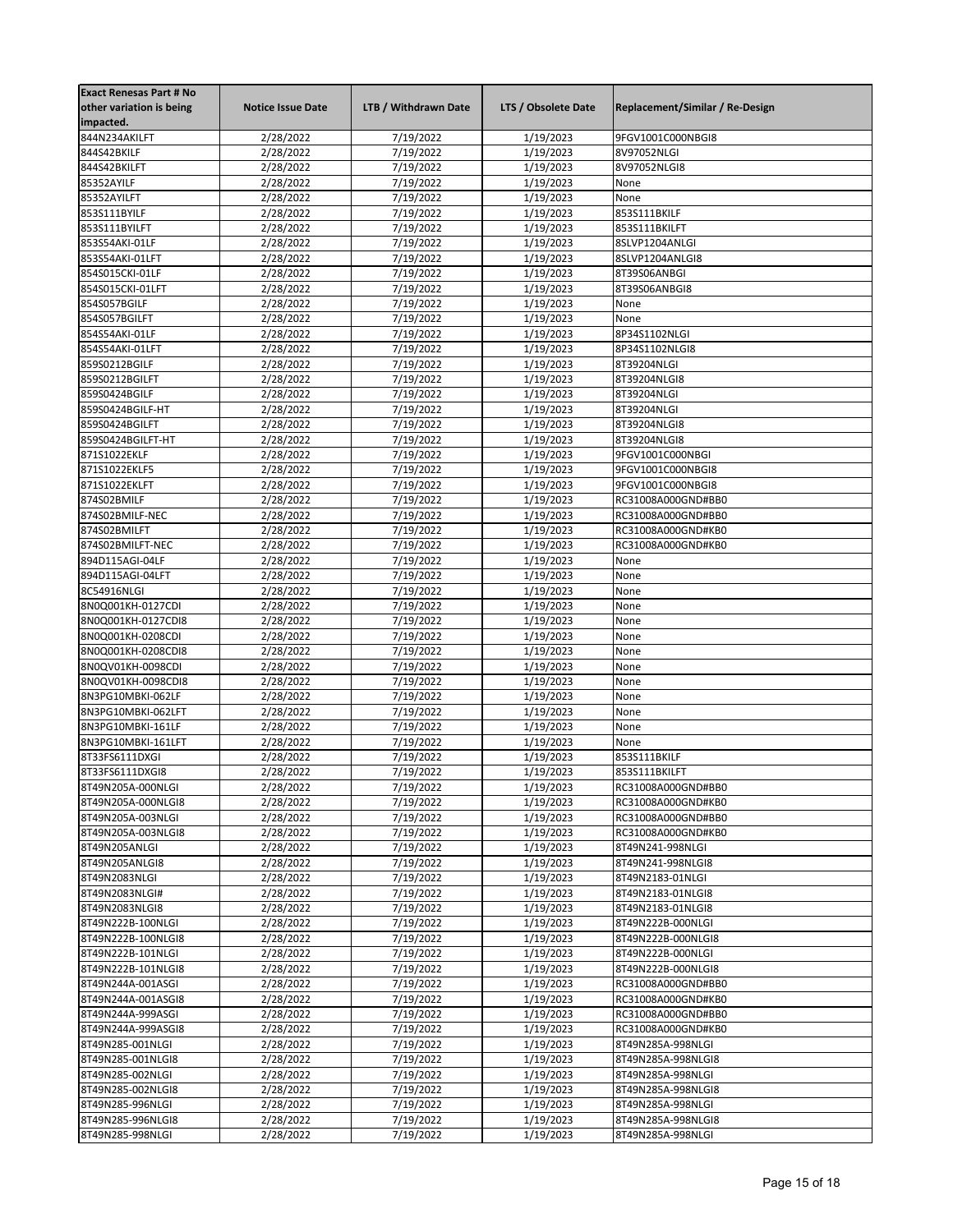| <b>Exact Renesas Part # No</b><br>other variation is being | <b>Notice Issue Date</b> | LTB / Withdrawn Date   | LTS / Obsolete Date    | Replacement/Similar / Re-Design          |
|------------------------------------------------------------|--------------------------|------------------------|------------------------|------------------------------------------|
| impacted.                                                  |                          |                        |                        |                                          |
| 8T49N285-998NLGI8                                          | 2/28/2022                | 7/19/2022              | 1/19/2023              | 8T49N285A-998NLGI8                       |
| 8T49N285-999NLGI                                           | 2/28/2022                | 7/19/2022              | 1/19/2023              | 8T49N285A-999NLGI                        |
| 8T49N285-999NLGI8                                          | 2/28/2022                | 7/19/2022              | 1/19/2023              | 8T49N285A-999NLGI8                       |
| 8T49N285NLGI                                               | 2/28/2022                | 7/19/2022              | 1/19/2023              | 8T49N285A-998NLGI                        |
| 8T49N285NLGI8                                              | 2/28/2022                | 7/19/2022              | 1/19/2023              | 8T49N285A-998NLGI                        |
| 8T49N286-001NLGI                                           | 2/28/2022                | 7/19/2022              | 1/19/2023              | 8T49N286A-998NLGI                        |
| 8T49N286-001NLGI8                                          | 2/28/2022                | 7/19/2022              | 1/19/2023              | 8T49N286A-998NLGI8                       |
| 8T49N286-002NLGI                                           | 2/28/2022                | 7/19/2022              | 1/19/2023              | 8T49N286A-998NLGI                        |
| 8T49N286-002NLGI8                                          | 2/28/2022                | 7/19/2022              | 1/19/2023              | 8T49N286A-998NLGI8                       |
| 8T49N286-997NLGI                                           | 2/28/2022                | 7/19/2022              | 1/19/2023              | 8T49N286A-998NLGI                        |
| 8T49N286-997NLGI8                                          | 2/28/2022                | 7/19/2022              | 1/19/2023              | 8T49N286A-998NLGI8                       |
| 8T49N286-998NLGI                                           | 2/28/2022                | 7/19/2022              | 1/19/2023              | 8T49N286A-998NLGI                        |
| 8T49N286-998NLGI#                                          | 2/28/2022                | 7/19/2022              | 1/19/2023              | 8T49N286A-998NLGI#                       |
| 8T49N286-998NLGI8                                          | 2/28/2022                | 7/19/2022              | 1/19/2023              | 8T49N286A-998NLGI8                       |
| 8T49N286-999NLGI                                           | 2/28/2022                | 7/19/2022              | 1/19/2023              | 8T49N286A-998NLGI                        |
| 8T49N286-999NLGI8                                          | 2/28/2022                | 7/19/2022              | 1/19/2023              | 8T49N286A-998NLGI8                       |
| 8T49N286NLGI                                               | 2/28/2022                | 7/19/2022              | 1/19/2023              | 8T49N286A-998NLGI                        |
| 8T49N286NLGI8                                              | 2/28/2022                | 7/19/2022              | 1/19/2023              | 8T49N286A-998NLGI8                       |
| 8T49N287-001NLGI                                           | 2/28/2022                | 7/19/2022              | 1/19/2023              | 8T49N287A-998NLGI                        |
| 8T49N287-001NLGI8                                          | 2/28/2022                | 7/19/2022              | 1/19/2023              | 8T49N287A-998NLGI8                       |
| 8T49N287-002NLGI                                           | 2/28/2022                | 7/19/2022              | 1/19/2023              | 8T49N287A-998NLGI                        |
| 8T49N287-002NLGI8                                          | 2/28/2022                | 7/19/2022              | 1/19/2023              | 8T49N287A-998NLGI8                       |
| 8T49N287-003NLGI                                           | 2/28/2022                | 7/19/2022              | 1/19/2023              | 8T49N287A-998NLGI                        |
| 8T49N287-003NLGI#                                          | 2/28/2022                | 7/19/2022              | 1/19/2023              | 8T49N287A-998NLGI#                       |
| 8T49N287-003NLGI8                                          | 2/28/2022                | 7/19/2022              | 1/19/2023              | 8T49N287A-998NLGI8                       |
| 8T49N287-004NLGI                                           | 2/28/2022                | 7/19/2022              | 1/19/2023              | 8T49N287A-998NLGI                        |
| 8T49N287-004NLGI8                                          | 2/28/2022                | 7/19/2022              | 1/19/2023              | 8T49N287A-998NLGI8                       |
| 8T49N287-005NLGI                                           | 2/28/2022                | 7/19/2022              | 1/19/2023              | 8T49N287A-998NLGI                        |
| 8T49N287-005NLGI8                                          | 2/28/2022                | 7/19/2022              | 1/19/2023              | 8T49N287A-998NLGI8                       |
| 8T49N287-998NLGI                                           | 2/28/2022                | 7/19/2022              | 1/19/2023              | 8T49N287A-998NLGI                        |
| 8T49N287-998NLGI#                                          | 2/28/2022                | 7/19/2022              | 1/19/2023              | 8T49N287A-998NLGI#                       |
| 8T49N287-998NLGI8                                          | 2/28/2022                | 7/19/2022              | 1/19/2023              | 8T49N287A-998NLGI8                       |
| 8T49N287-999NLGI                                           | 2/28/2022                | 7/19/2022              | 1/19/2023              | 8T49N287A-998NLGI                        |
| 8T49N287-999NLGI#                                          | 2/28/2022                | 7/19/2022              | 1/19/2023              | 8T49N287A-998NLGI#                       |
| 8T49N287-999NLGI8                                          | 2/28/2022                | 7/19/2022              | 1/19/2023              | 8T49N287A-998NLGI8                       |
| 8T49N445-000ASGI                                           | 2/28/2022                | 7/19/2022              | 1/19/2023              | RC31008A000GND#BB0                       |
| 8T49N445-000ASGI8                                          | 2/28/2022                | 7/19/2022              | 1/19/2023              | RC31008A000GND#KB0                       |
| 8V40817QG                                                  | 2/28/2022                | 7/19/2022              | 1/19/2023              | 5P35023B-000NLGI                         |
| 8V40817QG8                                                 | 2/28/2022                | 7/19/2022              | 1/19/2023              | 5P35023B-000NLGI8                        |
| 8V41N010NLGI                                               | 2/28/2022                | 7/19/2022              | 1/19/2023              | RC31008A000GND#BB0                       |
| 8V41N010NLGI8                                              | 2/28/2022                | 7/19/2022              | 1/19/2023              | RC31008A000GND#KB0                       |
| 8V41N351Y-01LF                                             | 2/28/2022<br>2/28/2022   | 7/19/2022              | 1/19/2023              | RC21008A000GND#BB0<br>RC31008A000GND#KB0 |
| 8V41N351Y-01LF8                                            |                          | 7/19/2022<br>7/19/2022 | 1/19/2023<br>1/19/2023 | RC31012A000GNA#BB0                       |
| 8V44S269NLGI<br>8V44S269NLGI8                              | 2/28/2022<br>2/28/2022   | 7/19/2022              |                        |                                          |
| 9112BF-17LF                                                | 2/28/2022                | 7/19/2022              | 1/19/2023<br>1/19/2023 | RC31012A000GNA#KB0<br>23S09-1HPGGI       |
| 9112BF-17LFT                                               | 2/28/2022                | 7/19/2022              | 1/19/2023              | 23S09-1HPGGI8                            |
| 91309AMLF                                                  | 2/28/2022                | 7/19/2022              | 1/19/2023              | 2308B-1HPGG                              |
| 91309AMLFT                                                 | 2/28/2022                | 7/19/2022              | 1/19/2023              | 2308B-1HPGG8                             |
| 9214DGLF                                                   | 2/28/2022                | 7/19/2022              | 1/19/2023              | None                                     |
| 9214DGLFT                                                  | 2/28/2022                | 7/19/2022              | 1/19/2023              | None                                     |
| 932S421BGLF                                                | 2/28/2022                | 7/19/2022              | 1/19/2023              | 932SQ420DGLF                             |
| 932S421BGLF-INT                                            | 2/28/2022                | 7/19/2022              | 1/19/2023              | 932SQ420DGLF                             |
| 932S421BGLF-SUN                                            | 2/28/2022                | 7/19/2022              | 1/19/2023              | 932SQ420DGLF                             |
| 932S421BGLFT                                               | 2/28/2022                | 7/19/2022              | 1/19/2023              | 932SQ420DGLFT                            |
| 932S421BGLFT-INT                                           | 2/28/2022                | 7/19/2022              | 1/19/2023              | 932SQ420DGLFT                            |
| 932S421BGLFT-SUN                                           | 2/28/2022                | 7/19/2022              | 1/19/2023              | 932SQ420DGLFT                            |
| 932SQL420BGILF                                             | 2/28/2022                | 7/19/2022              | 1/19/2023              | None                                     |
| 932SQL420BGILFT                                            | 2/28/2022                | 7/19/2022              | 1/19/2023              | None                                     |
| 932SQL420BKLF                                              | 2/28/2022                | 7/19/2022              | 1/19/2023              | 932SQL450BKLF                            |
| 932SQL420BKLFT                                             | 2/28/2022                | 7/19/2022              | 1/19/2023              | 932SQL450BKLFT                           |
| 954206BGLF                                                 | 2/28/2022                | 7/19/2022              | 1/19/2023              | RC21008A000GND#BB0                       |
| 954206BGLFT                                                |                          | 7/19/2022              | 1/19/2023              | RC21008A000GND#KB0                       |
| 9DB104BFLF                                                 | 2/28/2022<br>2/28/2022   | 7/19/2022              | 1/19/2023              | 9ZXL0451EKILF                            |
| 9DB104BFLFT                                                | 2/28/2022                | 7/19/2022              | 1/19/2023              | 9ZXL0451EKILFT                           |
| 9DB1904BKLF                                                | 2/28/2022                | 7/19/2022              | 1/19/2023              | 9ZX21901DKLF                             |
| 9DB1904BKLFT                                               | 2/28/2022                | 7/19/2022              | 1/19/2023              | 9ZX21901DKLFT                            |
|                                                            |                          |                        |                        |                                          |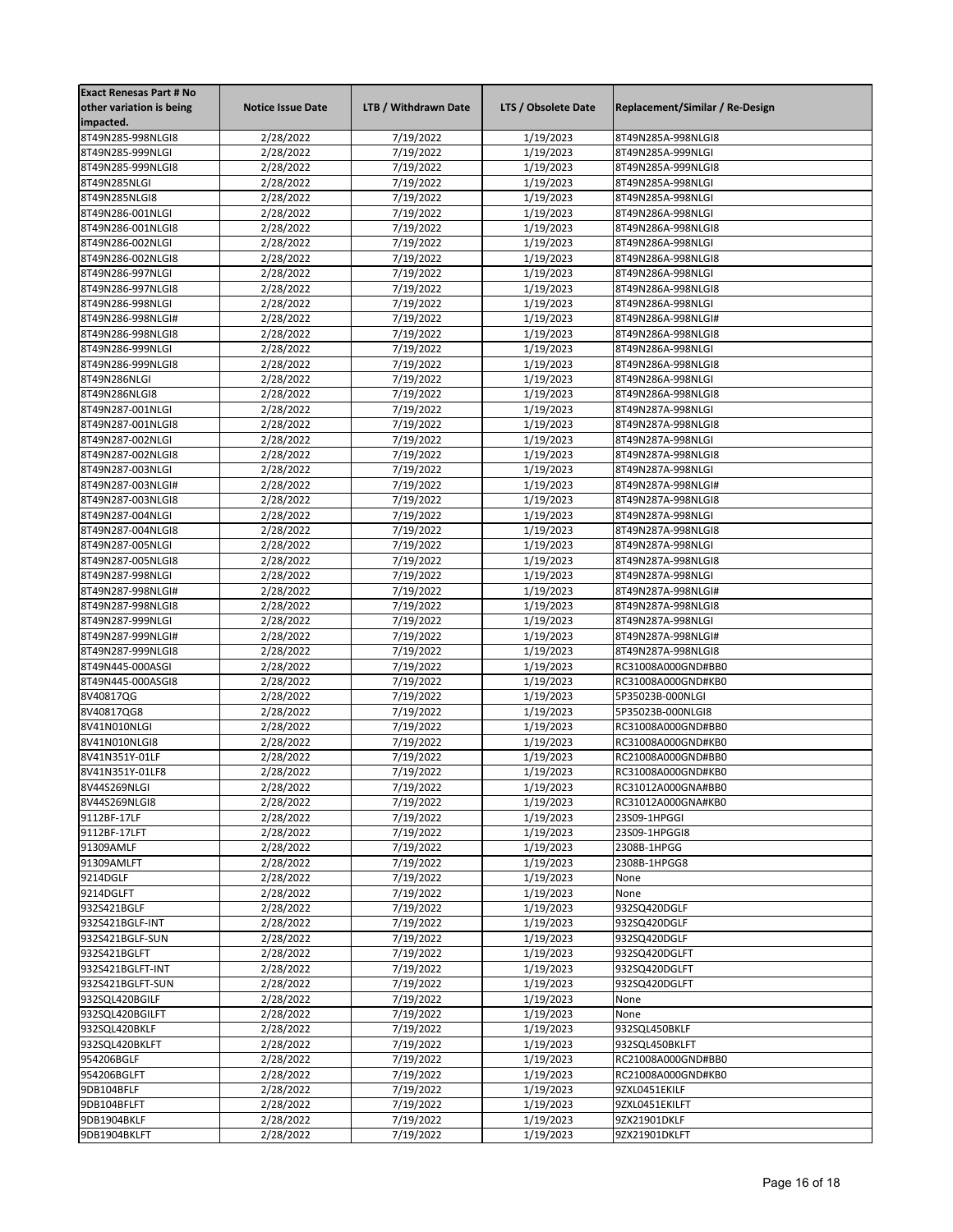| <b>Exact Renesas Part # No</b> |                          |                        |                     |                                 |
|--------------------------------|--------------------------|------------------------|---------------------|---------------------------------|
| other variation is being       | <b>Notice Issue Date</b> | LTB / Withdrawn Date   | LTS / Obsolete Date | Replacement/Similar / Re-Design |
| impacted.                      |                          |                        |                     |                                 |
| 9DB1933AKLF                    | 2/28/2022                | 7/19/2022              | 1/19/2023           | 9ZX21901DKLF                    |
| 9DB1933AKLFT                   | 2/28/2022                | 7/19/2022              | 1/19/2023           | 9ZX21901DKLFT                   |
| 9DB401CGLF                     | 2/28/2022                | 7/19/2022              | 1/19/2023           | 9DB403DGLF                      |
| 9DB401CGLFT                    | 2/28/2022                | 7/19/2022              | 1/19/2023           | 9DB403DGLFT                     |
| 9DB401CGLFT-IN0                | 2/28/2022                | 7/19/2022              | 1/19/2023           | 9DB403DGLFT                     |
| 9DB633AFILF                    | 2/28/2022                | 7/19/2022              | 1/19/2023           | 9ZXL0631EKILF                   |
| 9DB633AFILFT                   | 2/28/2022                | 7/19/2022              | 1/19/2023           | 9ZXL0631EKILFT                  |
| 9DB633AFLF                     | 2/28/2022                | 7/19/2022              | 1/19/2023           | 9ZXL0631EKILF                   |
| 9DB633AFLFT                    | 2/28/2022                | 7/19/2022              | 1/19/2023           | 9ZXL0631EKILFT                  |
| 9DB801CGLF                     | 2/28/2022                | 7/19/2022              | 1/19/2023           | None                            |
| 9DB801CGLF-INT                 | 2/28/2022                | $\frac{1}{7}{19}/2022$ | 1/19/2023           | None                            |
| 9DB801CGLFT                    | 2/28/2022                | 7/19/2022              | 1/19/2023           | None                            |
| 9DB801CGLFT-IN0                | 2/28/2022                | 7/19/2022              | 1/19/2023           | None                            |
| 9DB801CGLFT-INT                | 2/28/2022                | 7/19/2022              | 1/19/2023           | None                            |
|                                |                          | 7/19/2022              | 1/19/2023           |                                 |
| 9DBL411AGLF                    | 2/28/2022                |                        |                     | 9DBL411BGILF                    |
| 9DBL411AGLFT                   | 2/28/2022                | 7/19/2022              | 1/19/2023           | 9DBL411BGILFT                   |
| 9DBL411AKLF                    | 2/28/2022                | 7/19/2022              | 1/19/2023           | 9DBL411BKLF                     |
| 9DBL411AKLF-INT                | 2/28/2022                | 7/19/2022              | 1/19/2023           | 9DBL411BKLF                     |
| 9DBL411AKLFT                   | 2/28/2022                | 7/19/2022              | 1/19/2023           | 9DBL411BKLFT                    |
| 9DBL411AKLFT-INT               | 2/28/2022                | 7/19/2022              | 1/19/2023           | 9DBL411BKLFT                    |
| 9DMV0131AKILF                  | 2/28/2022                | 7/19/2022              | 1/19/2023           | None                            |
| 9DMV0131AKILFT                 | 2/28/2022                | 7/19/2022              | 1/19/2023           | None                            |
| 9EPRS475BGLF                   | 2/28/2022                | 7/19/2022              | 1/19/2023           | None                            |
| 9EPRS475BGLFT                  | 2/28/2022                | 7/19/2022              | 1/19/2023           | None                            |
| 9ERS3125BKILF                  | 2/28/2022                | 7/19/2022              | 1/19/2023           | 5P49V6967A000NDGI               |
| 9ERS3125BKILFT                 | 2/28/2022                | 7/19/2022              | 1/19/2023           | 5P49V6967A000NDGI8              |
| 9FG1200AG-5LF                  | 2/28/2022                | 7/19/2022              | 1/19/2023           | RC21012A000GNA#BB0              |
| 9FG1200AG-5LFT                 | 2/28/2022                | 7/19/2022              | 1/19/2023           | RC21012A000GNA#KB0              |
| 9FGL0641AKILF                  | 2/28/2022                | 7/19/2022              | 1/19/2023           | 9FGL0651CKILF                   |
| 9FGL0641AKILFT                 | 2/28/2022                | 7/19/2022              | 1/19/2023           | 9FGL0651CKILFT                  |
| 9LPRS436CGILF                  | 2/28/2022                | 7/19/2022              | 1/19/2023           | None                            |
| 9LPRS436CGILFT                 | 2/28/2022                | 7/19/2022              | 1/19/2023           | None                            |
| 9LPRS436CGLF                   | 2/28/2022                | 7/19/2022              | 1/19/2023           | None                            |
| 9LPRS436CGLF-INT               | 2/28/2022                | 7/19/2022              | 1/19/2023           | None                            |
| 9LPRS436CGLFT                  | 2/28/2022                | 7/19/2022              | 1/19/2023           | None                            |
| 9LPRS436CGLFT-INT              | 2/28/2022                | 7/19/2022              | 1/19/2023           | None                            |
| 9LPRS436CKILF                  | 2/28/2022                | 7/19/2022              | 1/19/2023           | None                            |
| 9LPRS436CKILFT                 | 2/28/2022                | 7/19/2022              | 1/19/2023           | None                            |
| 9LPRS436CKLF                   | 2/28/2022                | 7/19/2022              | 1/19/2023           | None                            |
| 9LPRS436CKLFT                  | 2/28/2022                | 7/19/2022              | 1/19/2023           | None                            |
| 9LPRS477CKLF                   | 2/28/2022                | 7/19/2022              | 1/19/2023           | 9LPRS477DKLF                    |
| 9LPRS477CKLFT                  | 2/28/2022                | 7/19/2022              | 1/19/2023           | 9LPRS477DKLFT                   |
| 9LPRS483BGLF                   | 2/28/2022                | 7/19/2022              | 1/19/2023           | None                            |
| 9LPRS483BGLFT                  | 2/28/2022                | 7/19/2022              | 1/19/2023           | None                            |
| 9LPRS916JGLF                   | 2/28/2022                | 7/19/2022              | 1/19/2023           | None                            |
| 9LPRS916JGLFT                  | 2/28/2022                | 7/19/2022              | 1/19/2023           | None                            |
| 9LPRS926EGLF                   | 2/28/2022                | 7/19/2022              | 1/19/2023           | None                            |
| 9LPRS926EGLFT                  | 2/28/2022                | 7/19/2022              | 1/19/2023           | None                            |
| 9LRS3125BKILF                  | 2/28/2022                | 7/19/2022              | 1/19/2023           | None                            |
| 9LRS3125BKILFT                 | 2/28/2022                | 7/19/2022              | 1/19/2023           | None                            |
| 9LRS4103BKLF                   | 2/28/2022                | 7/19/2022              | 1/19/2023           | RC26008A000GND#BB0              |
| 9LRS4103BKLFT                  | 2/28/2022                | 7/19/2022              | 1/19/2023           | RC26008A000GND#KB0              |
| 9LRS4157BKLF                   | 2/28/2022                | 7/19/2022              | 1/19/2023           | None                            |
| 9LRS4157BKLFT                  | 2/28/2022                | 7/19/2022              | 1/19/2023           | None                            |
| 9LRS4903BKLF                   |                          |                        |                     |                                 |
|                                | 2/28/2022                | 7/19/2022<br>7/19/2022 | 1/19/2023           | None<br>None                    |
| 9LRS4903BKLFT                  | 2/28/2022                |                        | 1/19/2023           |                                 |
| 9UM700CGLF                     | 2/28/2022                | 7/19/2022              | 1/19/2023           | None                            |
| 9UM700CGLFT                    | 2/28/2022                | 7/19/2022              | 1/19/2023           | None                            |
| 9UMS9001AKLF                   | 2/28/2022                | 7/19/2022              | 1/19/2023           | None                            |
| 9UMS9001AKLFT                  | 2/28/2022                | 7/19/2022              | 1/19/2023           | None                            |
| 9UMS9633BKILF                  | 2/28/2022                | 7/19/2022              | 1/19/2023           | None                            |
| 9UMS9633BKILFT                 | 2/28/2022                | 7/19/2022              | 1/19/2023           | None                            |
| 9UMS9633BKLF                   | 2/28/2022                | 7/19/2022              | 1/19/2023           | None                            |
| 9UMS9633BKLFT                  | 2/28/2022                | 7/19/2022              | 1/19/2023           | None                            |
| 9ZX21502AKLF                   | 2/28/2022                | 7/19/2022              | 1/19/2023           | 9ZXL1530DKILF                   |
| 9ZX21502AKLFT                  | 2/28/2022                | 7/19/2022              | 1/19/2023           | 9ZXL1530DKILFT                  |
| 9ZX21902AKLF                   | 2/28/2022                | 7/19/2022              | 1/19/2023           | 9ZX21901DKLF                    |